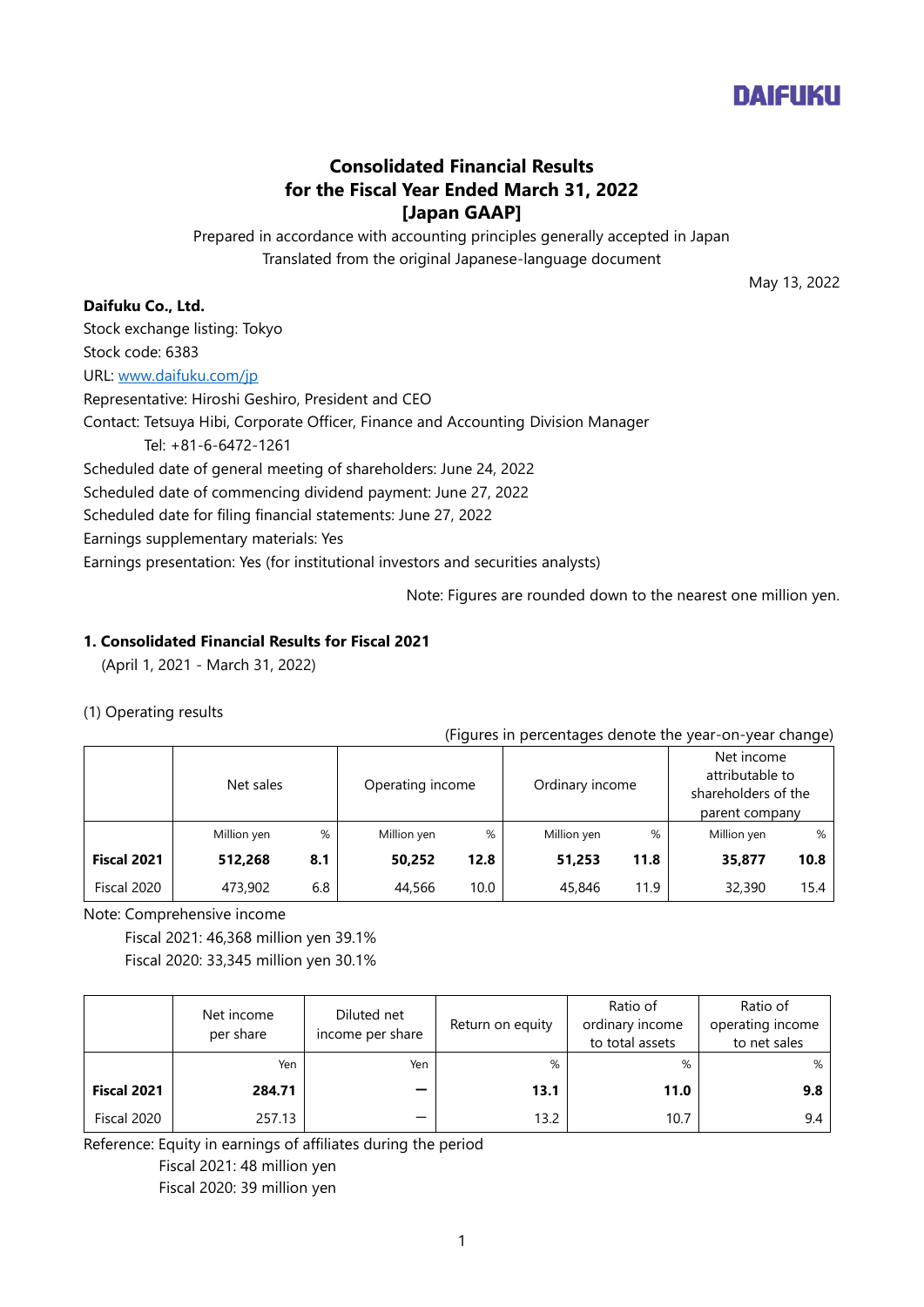# (2) Financial position

|             | Total assets | Net assets  | Equity ratio | Net assets per share |
|-------------|--------------|-------------|--------------|----------------------|
|             | Million yen  | Million yen | %            | Yen                  |
| Fiscal 2021 | 483,322      | 292,059     | 60.2         | 2,307.38             |
| Fiscal 2020 | 445,456      | 262,012     | 57.7         | 2,040.07             |

Reference: Shareholders' equity

Fiscal 2021: 290,769 million yen Fiscal 2020: 257,060 million yen

## (3) Cash flows

|             | Cash flows     | Cash flows     | Cash flows     | Cash and cash |
|-------------|----------------|----------------|----------------|---------------|
|             | from operating | from investing | from financing | equivalents,  |
|             | activities     | activities     | activities     | end of year   |
|             | Million yen    | Million yen    | Million yen    | Million yen   |
| Fiscal 2021 | 56,691         | (9,828)        | (27, 550)      | 118,672       |
| Fiscal 2020 | 38,229         | (6, 132)       | (8,932)        | 94,079        |

## **2. Dividends**

|                           | Dividend per share  |                     |        |        | Total cash | <b>Dividends</b>      | Net assets |                                                |
|---------------------------|---------------------|---------------------|--------|--------|------------|-----------------------|------------|------------------------------------------------|
|                           | O <sub>1</sub> -end | Q <sub>2</sub> -end | Q3-end | FY-end | Annual     | dividends<br>(annual) | payout     | dividend ratio<br>(consolidated)(consolidated) |
|                           | Yen                 | Yen                 | Yen    | Yen    | Yen        | Million yen           | %          | %                                              |
| Fiscal 2020               |                     | 30.00               |        | 50.00  | 80.00      | 10,090                | 31.1       | 4.1                                            |
| Fiscal 2021               |                     | 35.00               |        | 55.00  | 90.00      | 11,351                | 31.6       | 4.1                                            |
| Fiscal 2022<br>(forecast) |                     | 40.00               |        | 65.00  | 105.00     |                       | 33.4       |                                                |

# **3. Consolidated Earnings Forecast for Fiscal 2022**

(April 1, 2022- March 31, 2023)

(Figures in percentage denote the year-on-year change from the same period of the previous fiscal year.)

|           | Net sales   |      | Operating income |      | Ordinary income |      | Net income<br>attributable to<br>shareholders of the<br>parent company |      |        | Net income<br>per share |
|-----------|-------------|------|------------------|------|-----------------|------|------------------------------------------------------------------------|------|--------|-------------------------|
|           | Million yen | %    | Million yen      | %    | Million yen     | %    | Million yen                                                            | %    | Yen    |                         |
| Interim   | 275,000     | 13.0 | 27,500           | 35.3 | 28,000          | 36.3 | 18,500                                                                 | 32.9 | 146.81 |                         |
| Full-year | 565,000     | 10.3 | 56,500           | 12.4 | 57,500          | 12.2 | 39,600                                                                 | 10.4 | 314.24 |                         |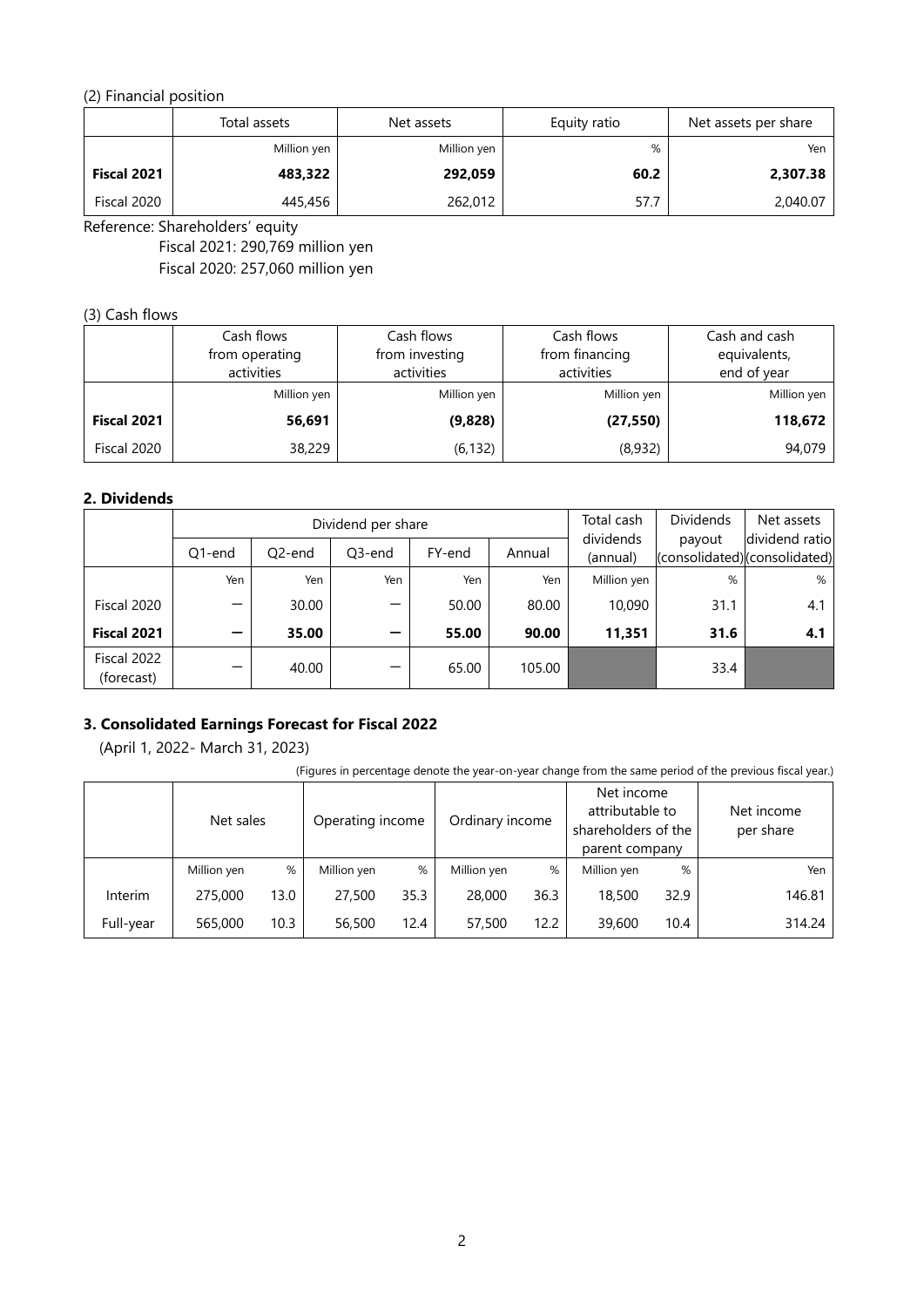## **Notes:**

- (1) Changes in significant subsidiaries that affected the scope of consolidation during the fiscal year: None
- (2) Changes in accounting policies, accounting estimates, and restatement
	- 1) Changes in accounting policies resulting from the revision of the accounting standards and other regulations: Yes
	- 2) Changes in accounting policies other than 1): None
	- 3) Changes in accounting estimates: None
	- 4) Restatement: None
- (3) Number of shares issued (Common stock)
	- 1) Number of shares issued including treasury stock at the end of the period

## **Fiscal 2021: 126,610,077 shares**

- Fiscal 2020: 126,610,077 shares
- 2) Number of treasury stock at the end of the period

## **Fiscal 2021: 592,870 shares**

Fiscal 2020: 604,068 shares

3) Average number of shares during the period

## **Fiscal 2021: 126,016,507 shares**

Fiscal 2020: 125,966,030 shares

Note: For the number of shares, which is the basis for the calculation of net income per share, please see "Per share information" on page 32.

The number of treasury stock at the end of the period includes shares owned by the Board Benefit Trust (BBT). The number of treasury stock at the end of the fiscal year ended March 31, 2022 includes 106,500 shares owned by the BBT. The number of treasury stock at the end of the fiscal year ended March 31, 2021 included 119,200 shares owned by the BBT.

These consolidated financial statements are not subject to audit through the certified public accountant or an audit firm.

## **Disclaimer**

The consolidated earnings forecast contained in this document is based on information available to management at the present time and certain assumptions judged to be rational. As such, actual sales and income may differ from this forecast due to uncertain factors present in the forecast or future changes in business circumstances. For the earning forecast, please see 1-(5) "Outlook for the fiscal year ending March 31, 2023."

Earnings supplementary materials are available at the **[TDnet](https://www.release.tdnet.info/index_e.html)** and our website: [www.daifuku.com/ir.](http://www.daifuku.com/ir)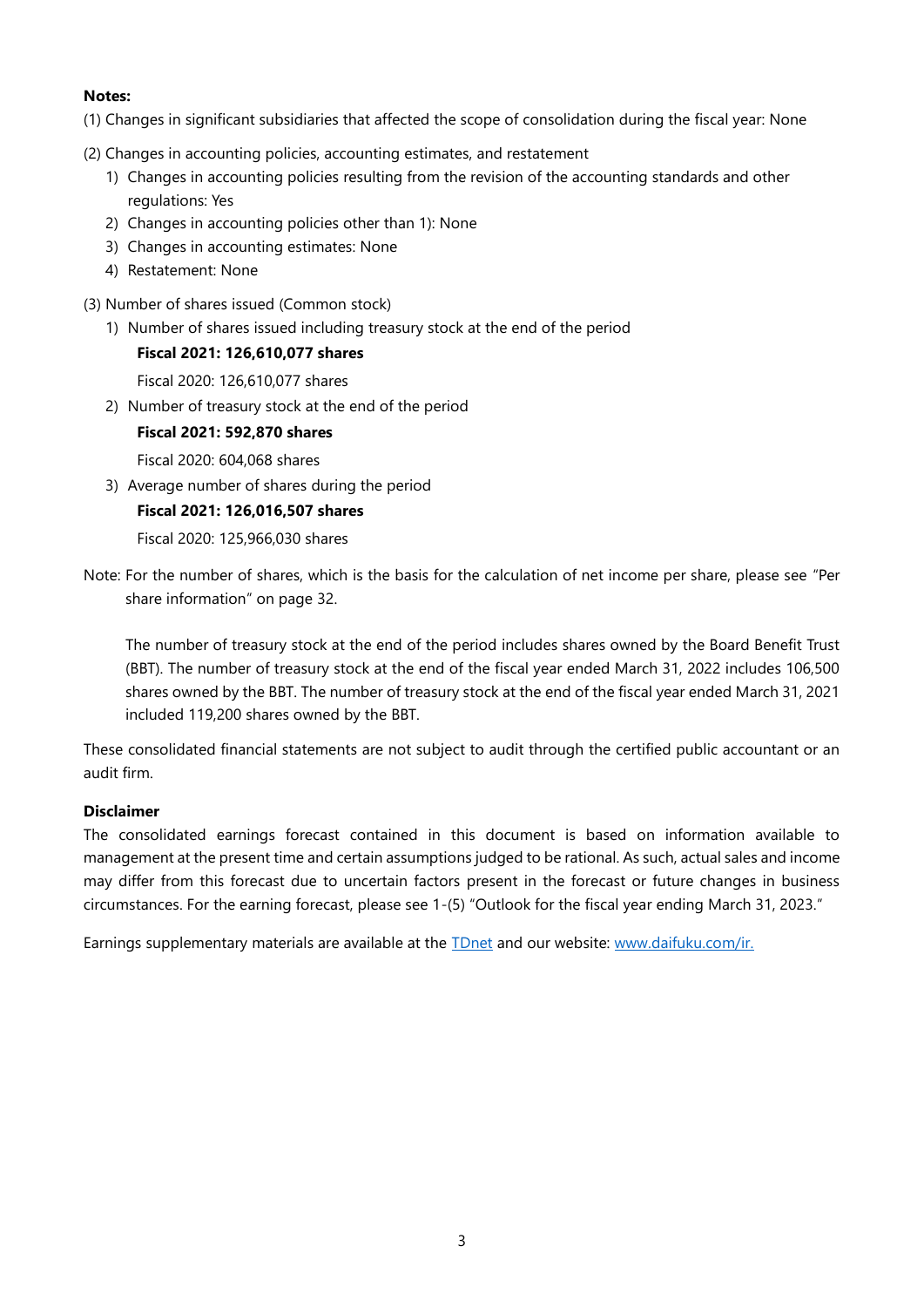# **Contents**

| 1. Operating Results and Financial Review                                                     | 5  |
|-----------------------------------------------------------------------------------------------|----|
| (1) Operating results                                                                         | 5  |
| (2) Financial position                                                                        | 8  |
| (3) Cash flows                                                                                | 9  |
| (4) Basic policy for dividends for the fiscal year under review and the following fiscal year | 10 |
| (5) Outlook for the fiscal year ending March 31, 2023                                         | 10 |
| 2. Basic Stance on Selecting Accounting Standards                                             | 11 |
| 3. Consolidated Financial Statements                                                          | 12 |
| (1) Consolidated balance sheets                                                               | 12 |
| (2) Consolidated statements of income and comprehensive income                                | 14 |
| (3) Consolidated statements of changes in net assets                                          | 16 |
| (4) Consolidated statements of cash flows                                                     | 20 |
| (5) Notes on consolidated financial statements                                                | 22 |
| Notes on going concern assumption                                                             | 22 |
| <b>Additional information</b>                                                                 | 22 |
| <b>Changes in accounting policies</b>                                                         | 23 |
| <b>Segment information, etc.</b>                                                              | 25 |
| <b>Related information</b>                                                                    | 29 |
| <b>Revenue recognition</b>                                                                    | 30 |
| Per share information                                                                         | 32 |
| <b>Business combinations, etc.</b>                                                            | 33 |
| <b>Major subsequent events</b>                                                                | 34 |
| 4. Other                                                                                      | 35 |
| <b>Changes in officers</b>                                                                    | 35 |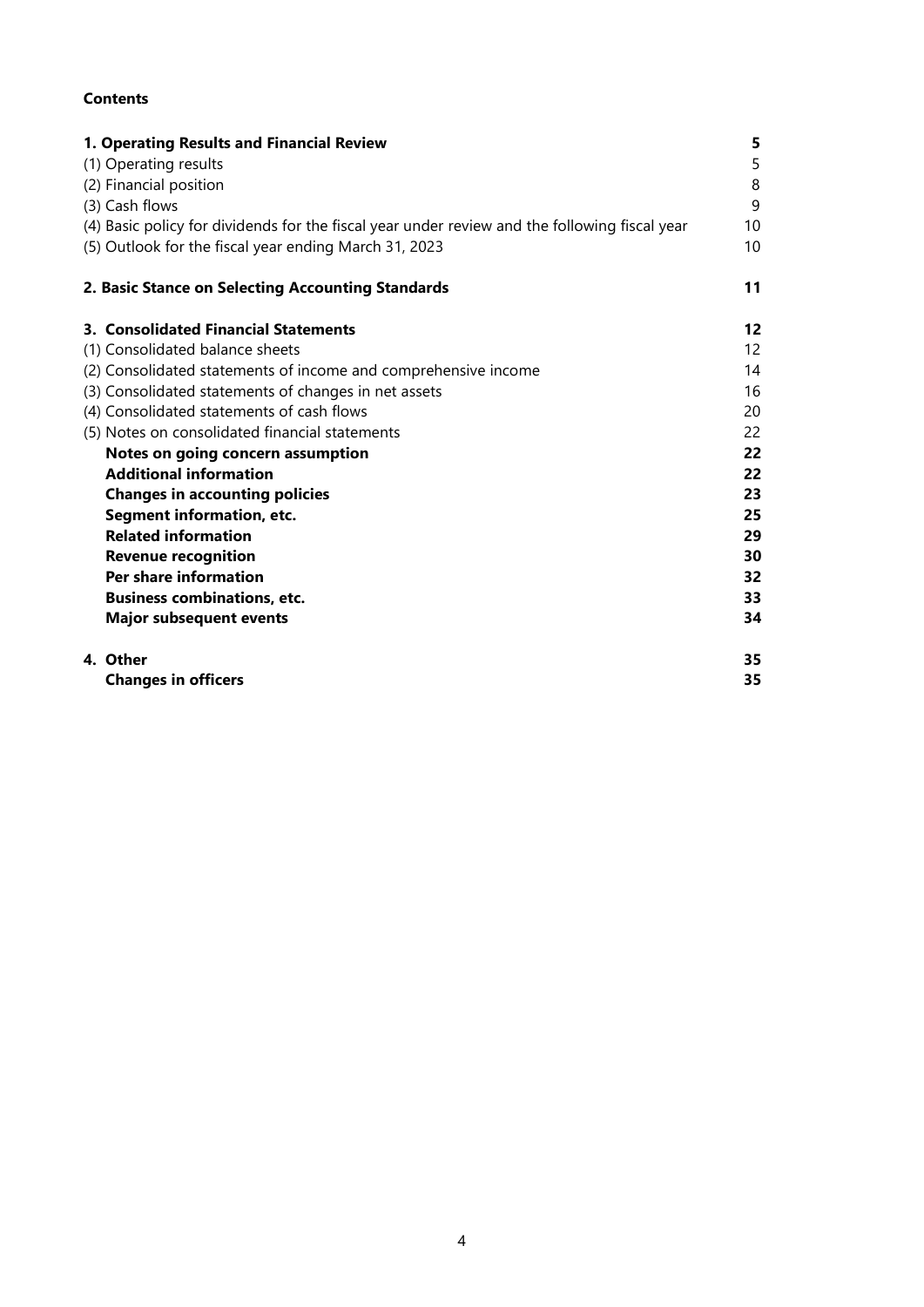## **1. Operating Results and Financial Review**

## (1) Operating results

During the fiscal year (from April 1, 2021 to March 31, 2022) under review, the global economy continued to experience a moderate recovery overall, emerging out of the economic stagnation created by the COVID-19 pandemic. Nonetheless, the outlook remains uncertain, with risks including a resurgence of infections with new COVID-19 variants, soaring raw material and energy prices, rising labor costs in some regions, and delays in production and sales caused by difficulty in procuring materials.

Amid this business environment, orders received by the Daifuku Group increased significantly, particularly in intralogistics systems for manufacturers and distributors in Japan and cleanroom systems for the semiconductor and flat-panel display (FPD) sectors in Asia, backed by strong capital investment in customer industries. Sales also surpassed the level of the previous fiscal year, underpinned by an extensive order backlog from the end of the previous fiscal year.

Specifically, the Group received orders of 589,069 million yen, up 30.6% from a year earlier, and recorded sales of 512,268 million yen, up 8.1%, achieving new record highs in orders and sales.

Income remained favorable overall, driven by profitability in intralogistics systems in Japan, despite being affected by additional costs posted in large projects involving automotive systems outside of Japan.

Consequently, the Group posted operating income of 50,252 million yen, up 12.8% from the previous fiscal year, and ordinary income of 51,253 million yen, up 11.8%. Net income attributable to shareholders of the parent company was 35,877 million yen, up 10.8%.

The average exchange rates used for transactions during the fiscal year under review were 110.39 yen to the U.S. dollar (106.44 yen in the previous fiscal year), 17.13 yen to the Chinese yuan (15.42 yen), and 0.0963 yen to the Korean won (0.0905 yen). As a result of exchange rate fluctuations, orders increased in value by about 34.5 billion yen, sales by about 14.7 billion yen, and operating income by about 0.9 billion yen, respectively, compared with the previous fiscal year.

## **Impact of the COVID-19 pandemic**

As described above, the impact of the COVID-19 pandemic on business performance was minor, with normalizing economic activities in Japan and other countries.

## **Impact of soaring raw material costs, logistics costs, etc.**

Since the previous fiscal year, the Group has been taking steps to increase inventory and place early orders to secure materials in a planned way. In addition, we have been proceeding with localization near our customer sites to produce a majority of our product components, and as a result we have been less susceptible to supply disruptions.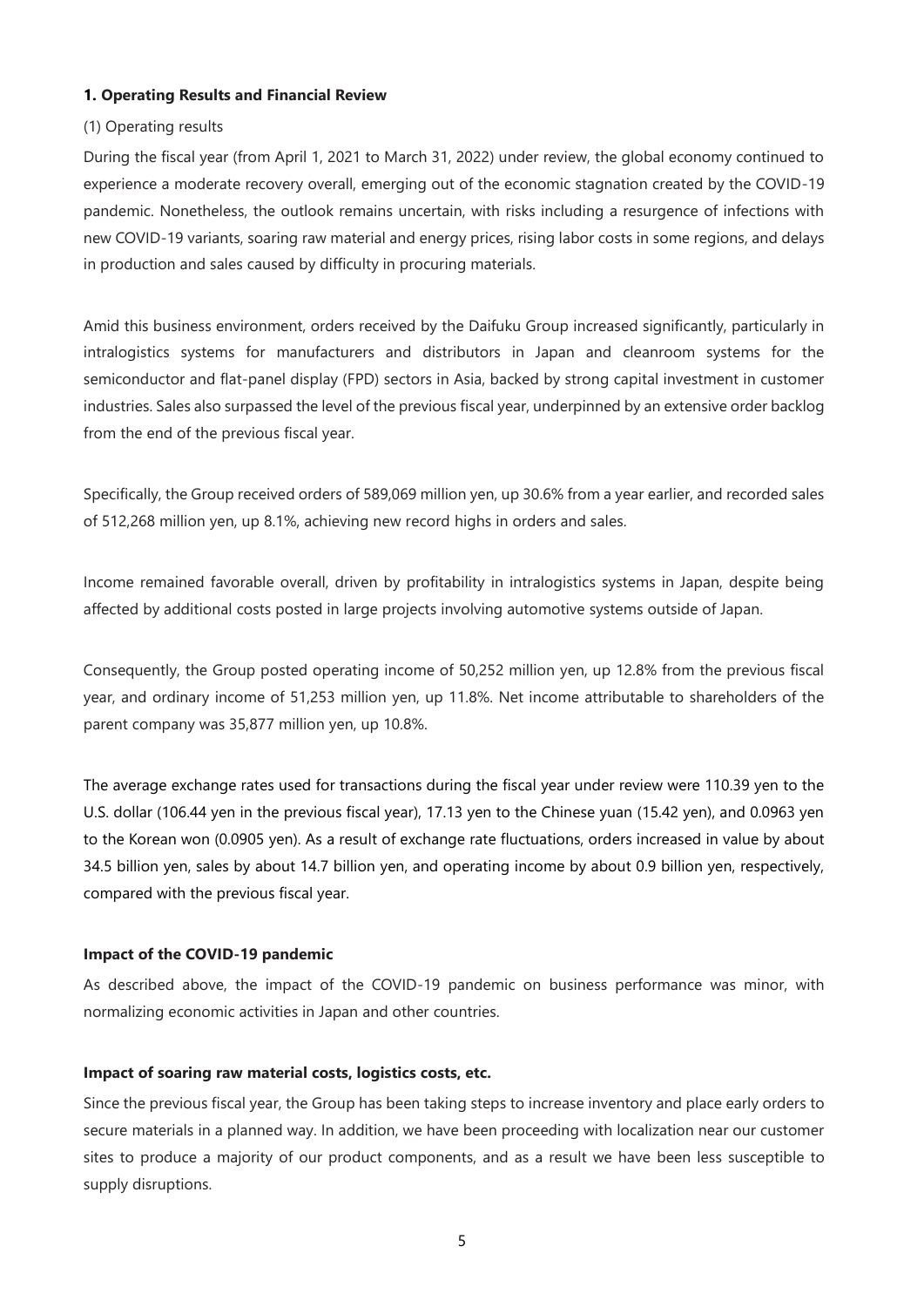However, as material supply constraints are expected to be prolonged, we will extend our production reform methods, including cost cutting, across the entire Group to offset the results with further gains in productivity, among other measures.

#### **Impact of Russia's invasion of Ukraine**

Daifuku Co., Ltd. has an office in St. Petersburg, Russia, but it mainly provides servicing and maintenance of systems delivered in the past. Its sales are extremely small, and the impact on the Group's results, including future results, will be limited.

#### **Results by reportable segment**

Results by reportable segment are described below. Orders from and sales to external customers are presented as segment orders and sales, and net income attributable to shareholders of the parent company is recorded as segment income.

For more details about reportable segments, please see the "Segment information" below.

Of the Group, Japanese companies such as Daifuku Co., Ltd. and Contec Co., Ltd. close their books on March 31, while most non-Japan subsidiaries have their fiscal year-end on December 31. The fiscal years show the period from April 2021 to March 2022 for the former and the period from January to December 2021 for the latter.

## *Daifuku Co., Ltd.*

Orders increased significantly in intralogistics systems, cleanroom systems, and automotive systems. Sales were favorable, benefiting from an order backlog from the end of the previous fiscal year.

Segment income rose, driven by intralogistics systems.

As a result, the Company recorded orders of 262,494 million yen, up 42.5% from the previous fiscal year, sales of 225,057 million yen, up 12.9%, and segment income of 28,652 million yen, up 10.0%.

#### *Contec Co., Ltd. and its subsidiaries*

#### - Industrial computers

In the Japanese market, sales remained firm, backed by recovering industry-wide capital investment. In contrast, in the US market, sales declined year-on-year, although signs of a recovery were seen in sales to the mainstay medical device sector and the airport security-related sector, which had been sluggish in the first half of the fiscal year under review.

- IoT devices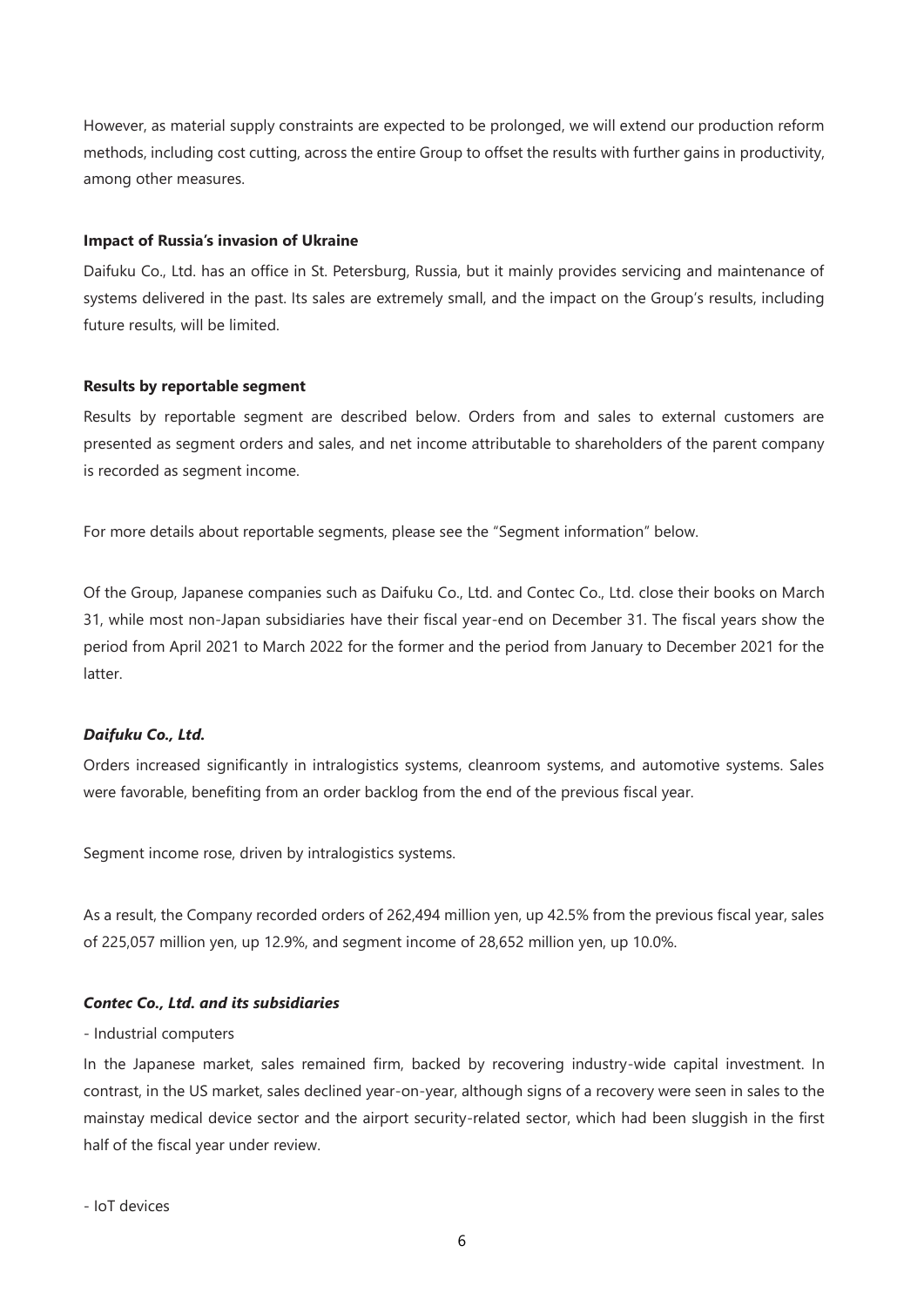Sales of products including measuring and control boards used in factories, etc. increased, reflecting a recovery in industry-wide capital investment.

#### - Solution products

Sales of automobile-related systems fell, despite a recovery in capital investment in the automobile-related sector. Meanwhile, service-related sales remained firm, and overall sales were almost flat.

Segment income increased, bolstered by cost reduction effects associated with structural reforms, despite the impact of rising parts prices.

As a result, Contec posted orders of 19,606 million yen, up 27.8% from the previous fiscal year, sales of 15,798 million yen, down 2.7%, and segment income of 1,229 million yen, up 5.0%.

#### *Daifuku North America Holding Company and its subsidiaries*

In the United States, economic activity has been normalized. Orders for intralogistics systems fell year on year, but orders were favorable in cleanroom systems for the semiconductor sector and automotive systems, and in airport systems orders remained at the same level as the previous fiscal year.

Sales were strong in intralogistics systems and airport systems benefiting from an order backlog from the end of the previous fiscal year, and were favorable in cleanroom systems for the semiconductor sector, even given a reactionary fall in automotive systems, which had benefited from sales for a large project during the previous fiscal year.

Segment income increased, driven by increased profitability in intralogistics systems and airport systems, despite being affected by additional expenses such as labor costs posted in large projects of automotive systems.

As a result, Daifuku North America achieved orders of 135,199 million yen, up 13.2% from the previous fiscal year, sales of 140,473 million yen, up 2.4%, and segment income of 7,505 million yen, up 24.1%.

#### *Clean Factomation, Inc.*

Orders increased year on year, mainly due to vigorous investment of semiconductor manufacturers, and sales were firm, underpinned by an order backlog from the end of the previous fiscal year.

As a result, Clean Factomation posted orders of 36,779 million yen, up 18.3% from the previous fiscal year, sales of 28,671 million yen, down 6.2%, and segment income of 2,097 million yen, down 24.9%.

#### *Other*

The Group has a total of 69 consolidated subsidiaries worldwide. The Other segment includes all consolidated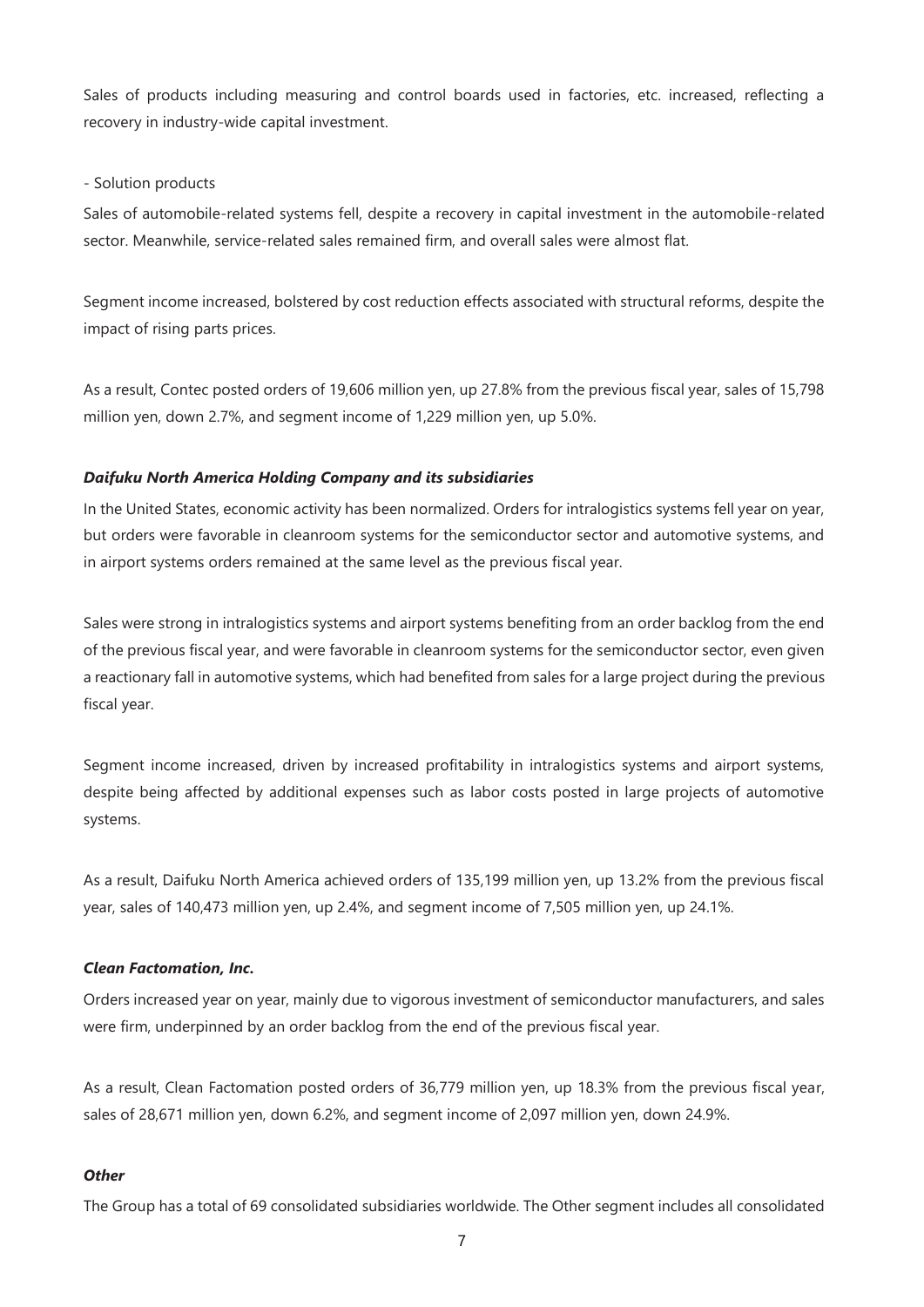subsidiaries excluding the aforementioned Contec and its subsidiaries, Daifuku North America and its subsidiaries, and Clean Factomation. These companies primarily manufacture and sell material handling systems and equipment, and car wash machines. The status of major subsidiaries is as follows.

#### **Japan subsidiaries**

Daifuku Plusmore Co., Ltd. sells car wash machines for service stations and car dealerships, large vehicle wash machines for trucks and buses, and related products. Sales volume was favorable until the first half of the fiscal year under review, but it did not reach the results of the previous fiscal year.

#### **Non-Japan subsidiaries**

The Group has production sites in China, Taiwan, South Korea, Thailand, India, and other regions, which also provide sales, installations and services, playing a global role in the optimal local production and procurement framework, through its businesses such as intralogistics systems, cleanroom systems, and automotive systems.

In addition, the Group has subsidiaries in the regions of North and Central America, Asia, Europe, and Oceania, which provide sales, installations and services.

Orders increased overall, mainly due to strong orders for cleanroom systems, despite a reactionary decline in large orders received in China, South Korea, and other regions in the previous fiscal year. Sales were favorable, underpinned by an order backlog from the previous fiscal year. Segment income increased, bolstered by increased sales.

As a result, the segment reported orders of 134,987 million yen, up 33.6% from the previous fiscal year, sales of 104,865 million yen, up 17.0%, and segment income of 3,732 million yen, up 61.7%.

#### (2) Financial position

Assets at the end of the fiscal year under review stood at 483,322 million yen, an increase of 37,865 million yen from the end of the previous fiscal year. The result principally reflected increases of 24,601 million yen in cash on hand and in banks and 6,452 million yen in raw materials and supplies.

Liabilities at the end of the fiscal year under review amounted to 191,263 million yen, an increase of 7,819 million yen from the end of the previous fiscal year. Primary factors included a decrease of 8,787 million yen in short-term borrowings and long-term borrowings (combined total) and increases of 7,915 million yen in electronically recorded obligations and 6,418 million yen in contract liabilities (compared to advances received on uncompleted construction contracts and other at the end of the previous fiscal year).

Net assets at the end of the fiscal year under review were 292,059 million yen, an increase of 30,046 million yen from the end of the previous fiscal year. This was mainly attributable to increases of 25,231 million yen in retained earnings and 9,805 million yen in foreign currency translation adjustments.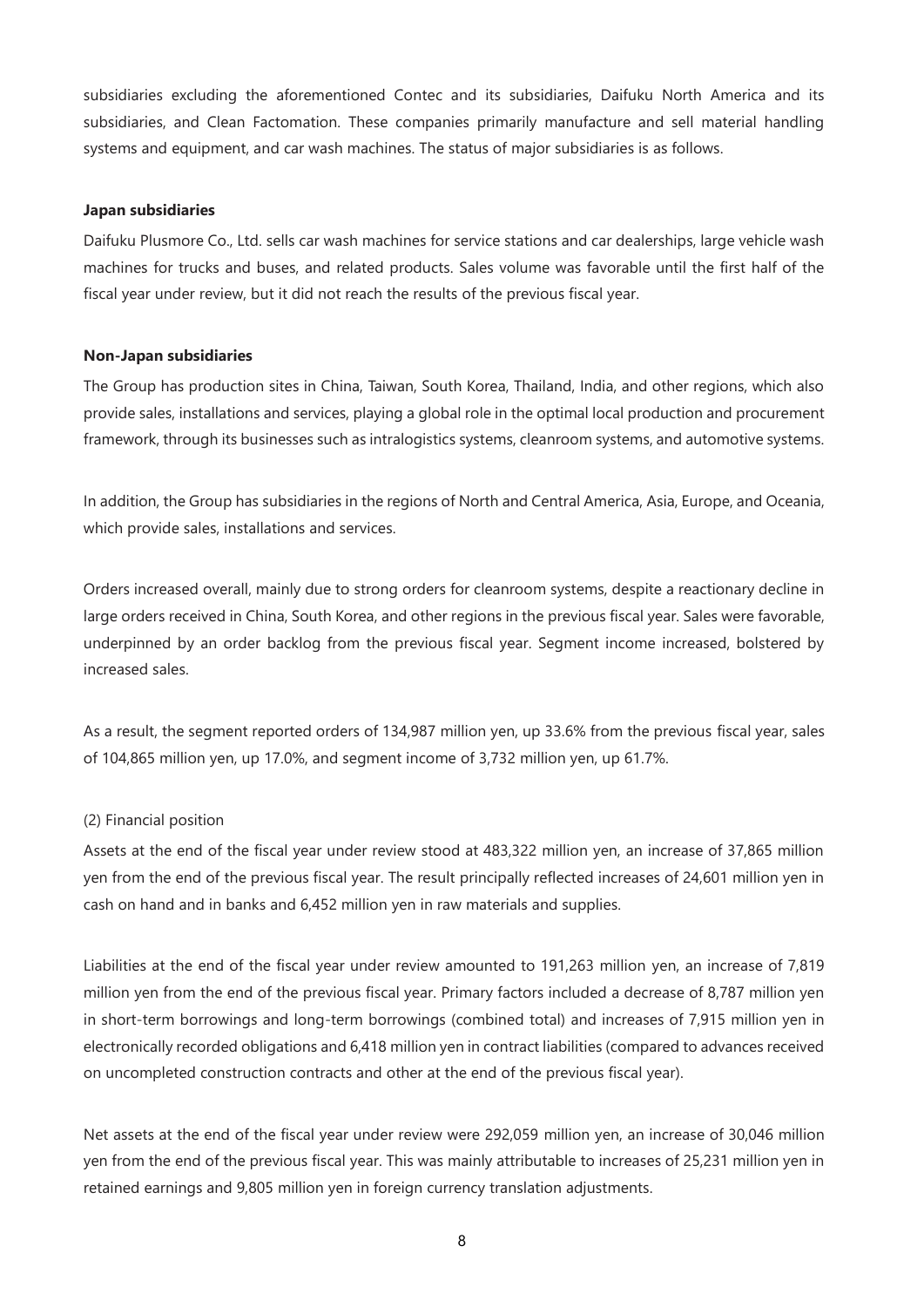## (3) Cash flows

Cash and cash equivalents at the end of the fiscal year under review increased 24,593 million yen from the end of the previous fiscal year, to 118,672 million yen.

#### **Cash flows from operating activities**

Cash provided by operating activities totaled 56,691 million yen (38,229 million yen in cash provided in the year-ago period). This was mainly attributable to 50,978 million yen in income before income taxes and noncontrolling interests, a decrease of 12,775 million yen in notes and accounts receivables and contract assets.

#### **Cash flows from investing activities**

Cash used in investing activities was 9,828 million yen (6,132 million yen in cash used in the year-ago period). Major factors included an outlay of 10,461 million yen for payments for the purchase of property, plant and equipment.

#### **Cash flows from financing activities**

Cash used in financing activities was 27,550 million yen (8,932 million yen in cash used in the year-ago period), mainly attributable to payments of cash dividends of 10,720 million yen, outlay of 8,320 million yen in shortterm borrowings, and 5,683 million yen in payments from changes in ownership interests in subsidiaries that do not result in a change in the scope of consolidation.

#### <Reference> Changes in cash flow indicators

|                                                               | FY2017 | FY2018 | FY2019 | FY2020 | FY2021 |
|---------------------------------------------------------------|--------|--------|--------|--------|--------|
| Equity ratio (%)                                              | 50.4   | 53.3   | 56.7   | 57.7   | 60.2   |
| Equity ratio based on market<br>capitalization (%)            | 214.8  | 176.8  | 209.9  | 306.6  | 229.2  |
| Ratio of interest-bearing liabilities<br>to cash flows (Year) | 3.3    | 4.7    | 2.4    | 0.9    | 0.5    |
| Interest coverage ratio (Times)                               | 30.9   | 20.2   | 17.7   | 61.2   | 140.1  |

Equity ratio: (Net assets − Non-controlling interests − Equity warrants)/Total assets

Equity ratio based on market capitalization: Market capitalization of shares/Total assets

Ratio of interest-bearing liabilities to cash flows: Interest-bearing liabilities/Operating cash flows

Instant coverage ratio: Cash flows/Interest paid

(Notes)

- 1. The above indicators are calculated based on the figures in the consolidated financial statements.
- 2. Market capitalization is calculated based on the following formula: Closing price of shares at the end of the period × Number of shares issued at the end of the period (excluding treasury stock)
- 3. Operating cash flows are used for cash flows.
- 4. Interest-bearing liabilities are short-term borrowings and long-term borrowings recorded in the consolidated balance sheets that pay interest.
- 5. Additionally, interest paid is the amount of interest paid in the consolidated statements of cash flows.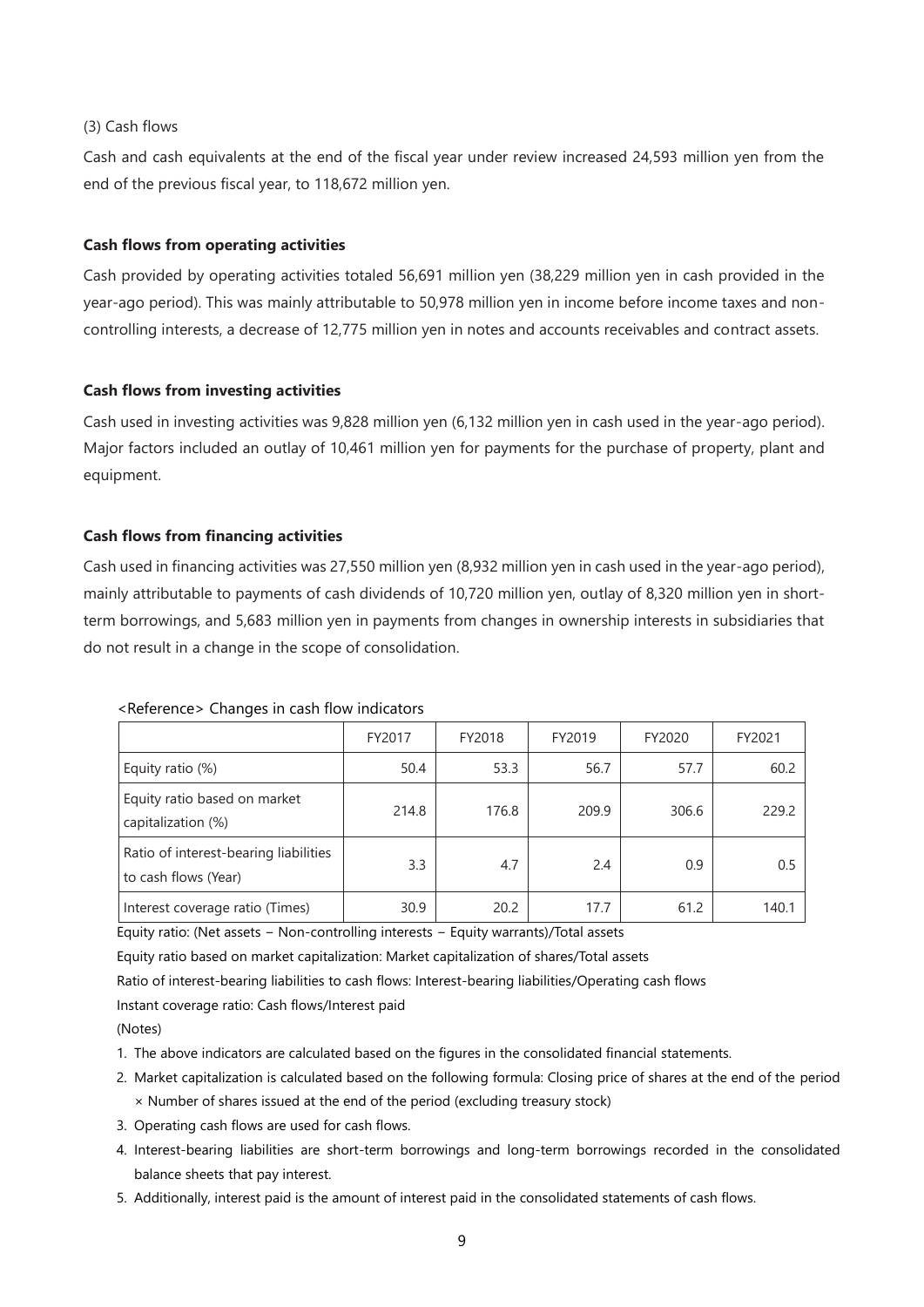(4) Basic policy for dividends for the fiscal year under review and the following fiscal year

Daifuku regards the return of profits to shareholders as its most important management task and has adopted a performance-based policy for cash dividends based on consolidated net income, with the aim of achieving additional profit distribution to shareholders. The Company appropriates the remaining surplus to internal reserves for future growth.

Under its three-year business plan Value Transformation 2023, which started in April 2021, Daifuku aims to achieve a consolidated dividend payout ratio of 30% or more on average for the three years and increase its corporate value through investment in growth.

For the fiscal year ended March 31, 2022, the Company paid an interim dividend of 35 yen per share, and the Board of Directors passed a resolution to pay a year-end dividend of 55 yen per share at a meeting held on May 13, 2022, for an annual dividend of 90 yen per share, an increase of 5 yen per share from the initial plan. This represents a dividend payout ratio of 31.6%.

With respect to dividends for the fiscal year ending March 31, 2023, the Company plans to pay an annual dividend of 105 yen (an interim dividend of 40 yen per share and a year-end dividend of 65 yen) and a dividend payout ratio of 33.4%, taking into consideration the earnings forecast for the fiscal year ending March 31, 2023 and the basic policy described above.

(5) Outlook for the fiscal year ending March 31, 2023

The earnings forecast for the fiscal year ending March 31, 2023 is as follows:

#### **Consolidated earnings forecast for the fiscal year ending March 31, 2023**

| Orders received                                                  |                   | 600.0 billion yen (up 1.9% year-on-year) |
|------------------------------------------------------------------|-------------------|------------------------------------------|
| Net sales                                                        | 565.0 billion yen | (up 10.3% year-on-year)                  |
| Operating income                                                 | 56.5 billion yen  | $(up 12.4\%$ year-on-year)               |
| Ordinary income                                                  |                   | 57.5 billion yen (up 12.2% year-on-year) |
| Net income attributable to shareholders<br>of the parent company |                   | 39.6 billion yen (up 10.4% year-on-year) |

Looking ahead, we anticipate that the situation will remain highly uncertain, with the ongoing COVID-19 pandemic, the economic impact of the situation in Ukraine, soaring prices of raw materials, shortages of parts, and other factors.

In this economic and business environment, the Group will work to increase sales by steadily linking the trend towards automation, which is accelerating due to labor shortages, to orders, and will continue to increase profitability and productivity by promoting digital transformation (DX). In addition, the Group will aim to contribute to realizing a sustainable society and increase its corporate value.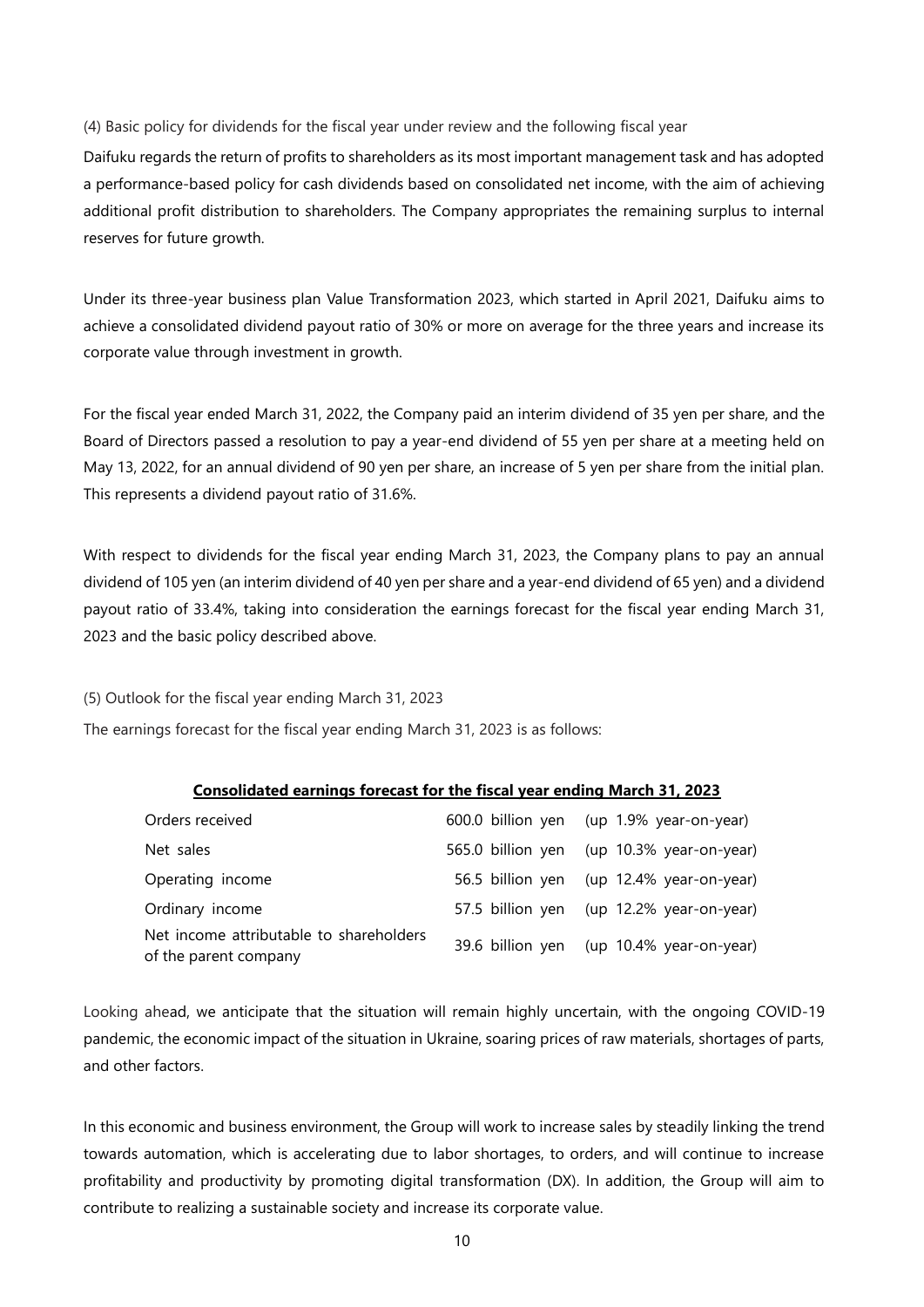The exchange rate of 117.81 yen to the U.S. dollar (110.39 yen of the actual rate in the fiscal year ended March 2022), 18.56 yen to the Chinese yuan (17.13 yen), and 0.0975 yen to the Korean won (0.0963 yen) is assumed in preparing the plan for the fiscal year ending March 31, 2023. No significant impact from the exchange rate is factored into forecasts.

The Daifuku Group has revised its management target of consolidated net sales for the fiscal year ending March 2024, the final year of its three-year business plan Value Transformation 2023, which was published on February 5, 2021, upward from 540 billion yen to 600 billion yen, as a result of a review taking into account the recent business environment. For details, please see the Company's statement "Notice of Revision of the Management Targets for the Three-Year Business Plan" separately announced on May 13, 2022.

The above forecast represents the judgment of the Company based on information presently available. Actual results may differ materially from forecasts due to various uncertainties, including economic and competitive conditions worldwide as well as various risk factors.

## **2. Basic Stance on Selecting Accounting Standards**

Daifuku has adopted Japan GAAP. Regarding the future application of International Financial Reporting Standards (IFRS), the Company is studying information gathering, discussion points, and application timing.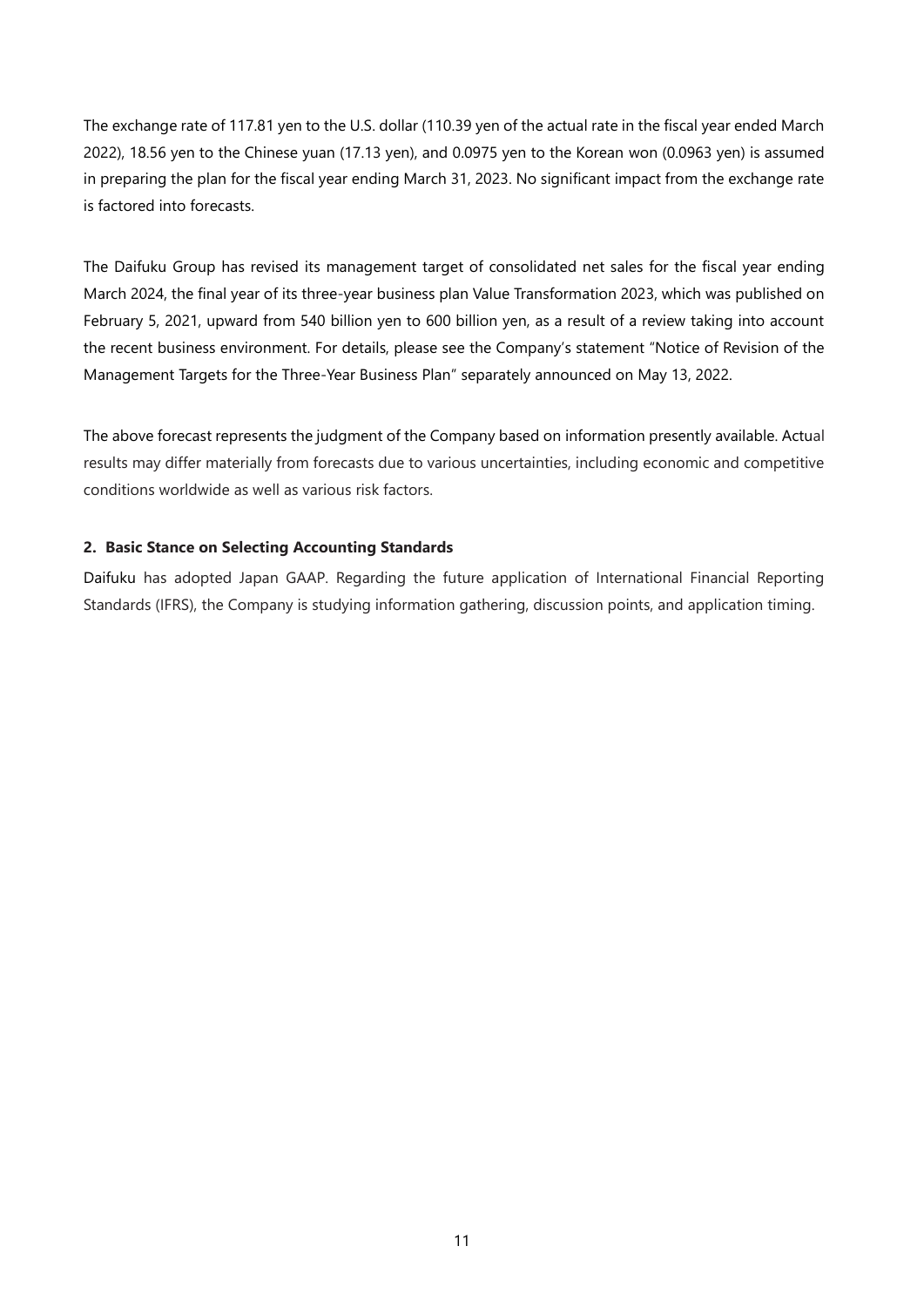# **3. Consolidated Financial Statements**

(1) Consolidated balance sheets

|                                                                                                                  |                                  | (Million yen)                    |
|------------------------------------------------------------------------------------------------------------------|----------------------------------|----------------------------------|
|                                                                                                                  | FY2020<br>(ended March 31, 2021) | FY2021<br>(ended March 31, 2022) |
| <b>ASSETS</b>                                                                                                    |                                  |                                  |
| <b>Current assets:</b>                                                                                           |                                  |                                  |
| Cash on hand and in banks                                                                                        | 94,167                           | 118,769                          |
| Notes receivable, accounts receivable<br>from completed construction contracts<br>and other                      | 211,906                          |                                  |
| Notes receivable, accounts receivable<br>from completed construction contracts<br>and other, and contract assets |                                  | 208,915                          |
| Merchandise and finished goods                                                                                   | 6,355                            | 7,045                            |
| Costs incurred on uncompleted<br>construction contracts and other                                                | 13,670                           | 11,430                           |
| Raw materials and supplies                                                                                       | 16,325                           | 22,778                           |
| Other current assets                                                                                             | 8,749                            | 13,148                           |
| Allowance for doubtful accounts                                                                                  | (571)                            | (777)                            |
| Total current assets                                                                                             | 350,604                          | 381,310                          |
| <b>Non-current assets:</b>                                                                                       |                                  |                                  |
| <b>Property, plant and equipment</b>                                                                             |                                  |                                  |
| Buildings and structures, net                                                                                    | 21,304                           | 22,734                           |
| Machinery and vehicles, net                                                                                      | 5,802                            | 7,799                            |
| Tools and fixtures, net                                                                                          | 2,637                            | 2,602                            |
| Land                                                                                                             | 12,228                           | 12,496                           |
| Other, net                                                                                                       | 7,574                            | 9,583                            |
| Total property, plant and equipment                                                                              | 49,547                           | 55,215                           |
| Intangible assets                                                                                                |                                  |                                  |
| Software                                                                                                         | 3,998                            | 5,077                            |
| Goodwill                                                                                                         | 4,212                            | 3,956                            |
| Other                                                                                                            | 1,804                            | 1,687                            |
| Total intangible assets                                                                                          | 10,015                           | 10,720                           |
| <b>Investments and other assets</b>                                                                              |                                  |                                  |
| Investments in securities                                                                                        | 14,965                           | 13,322                           |
| Long-term loans                                                                                                  | 117                              | 44                               |
| Assets for retirement benefits                                                                                   | 7,738                            | 9,002                            |
| Deferred tax assets                                                                                              | 9,566                            | 10,082                           |
| Other                                                                                                            | 3,066                            | 3,627                            |
| Allowance for doubtful accounts                                                                                  | (165)                            | (3)                              |
| Total investments and other assets                                                                               | 35,289                           | 36,076                           |
| Total non-current assets                                                                                         | 94,852                           | 102,012                          |
| Total assets                                                                                                     | 445,456                          | 483,322                          |

12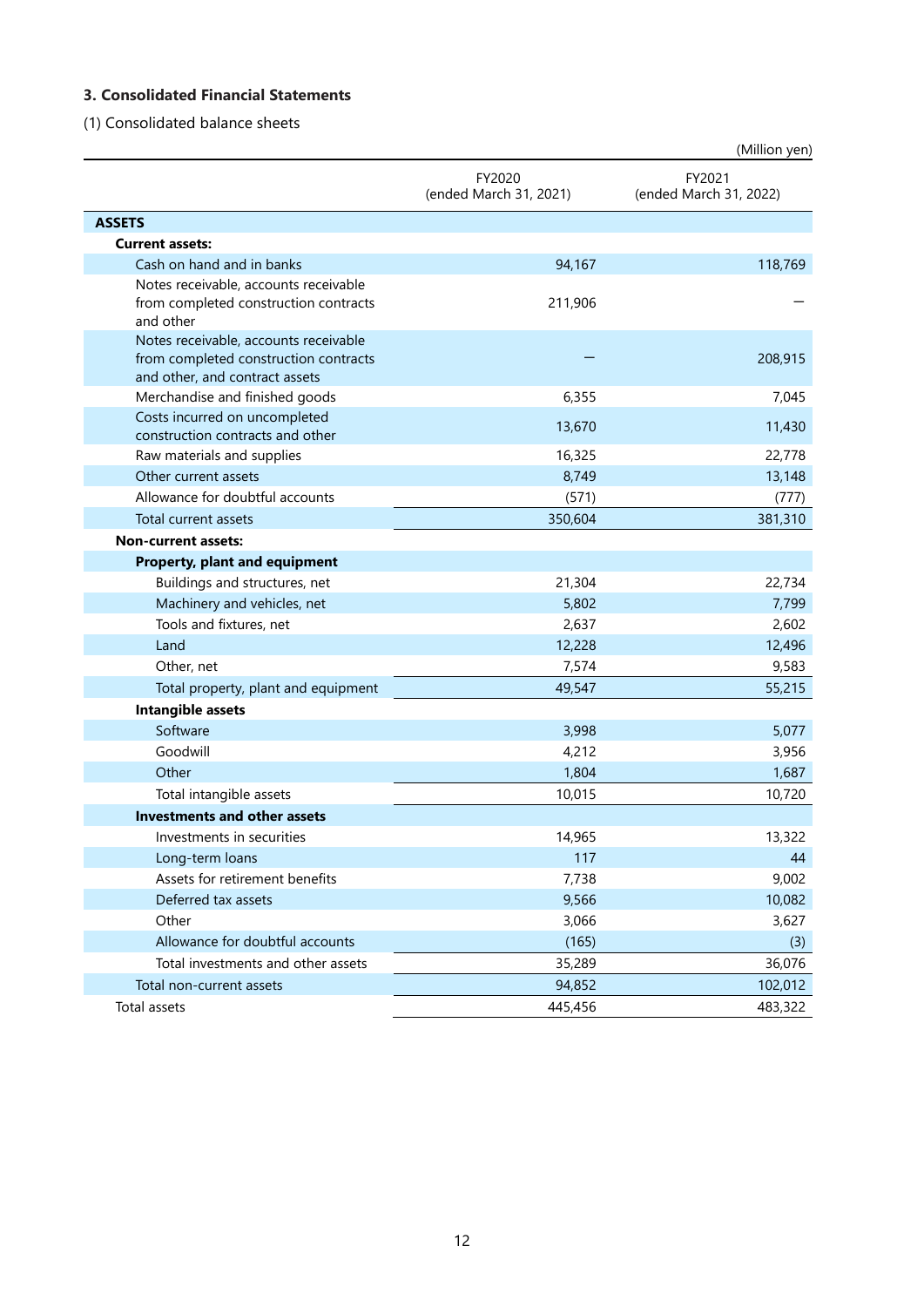|                                                                      |                                  | (Million yen)                    |
|----------------------------------------------------------------------|----------------------------------|----------------------------------|
|                                                                      | FY2020<br>(ended March 31, 2021) | FY2021<br>(ended March 31, 2022) |
| <b>LIABILITIES</b>                                                   |                                  |                                  |
| <b>Current liabilities:</b>                                          |                                  |                                  |
| Notes and accounts payable and<br>construction contracts payable     | 43,778                           | 48,046                           |
| Electronically recorded obligations -<br>operating                   | 20,169                           | 28,084                           |
| Short-term borrowings and current<br>portion of long-term borrowings | 15,543                           | 22,449                           |
| Income taxes payable                                                 | 9,907                            | 7,252                            |
| Advances received on uncompleted<br>construction contracts and other | 34,263                           |                                  |
| Contact liabilities                                                  |                                  | 40,682                           |
| Provision for losses on construction<br>contracts                    | 343                              | 711                              |
| Other current liabilities                                            | 25,172                           | 26,419                           |
| <b>Total current liabilities</b>                                     | 149,178                          | 173,645                          |
| <b>Non-current liabilities:</b>                                      |                                  |                                  |
| Long-term borrowings                                                 | 19,600                           | 3,907                            |
| Deferred tax liabilities                                             | 516                              | 802                              |
| Liabilities for retirement benefits                                  | 7,674                            | 7,494                            |
| Other reserves                                                       | 351                              | 327                              |
| Other non-current liabilities                                        | 6,123                            | 5,086                            |
| Total non-current liabilities                                        | 34,265                           | 17,617                           |
| <b>Total liabilities</b>                                             | 183,443                          | 191,263                          |
| <b>NET ASSETS</b>                                                    |                                  |                                  |
| Shareholders' equity:                                                |                                  |                                  |
| Common stock                                                         | 31,865                           | 31,865                           |
| Capital surplus                                                      | 21,980                           | 20,691                           |
| Retained earnings                                                    | 202,377                          | 227,609                          |
| Treasury stock                                                       | (941)                            | (901)                            |
| Total shareholders' equity                                           | 255,282                          | 279,264                          |
| <b>Accumulated other comprehensive</b>                               |                                  |                                  |
| income:                                                              |                                  |                                  |
| Net unrealized gain (loss) on securities                             | 4,376                            | 4,107                            |
| Deferred gain (loss) on hedges                                       | (260)                            | (637)                            |
| Foreign currency translation adjustments                             | (1,425)                          | 8,380                            |
| Accumulated adjustments on retirement<br>benefits                    | (912)                            | (344)                            |
| Total accumulated other comprehensive<br>income                      | 1,778                            | 11,504                           |
| <b>Non-controlling interests</b>                                     | 4,952                            | 1,289                            |
| Total net assets                                                     | 262,012                          | 292,059                          |
| Total liabilities and net assets                                     | 445,456                          | 483,322                          |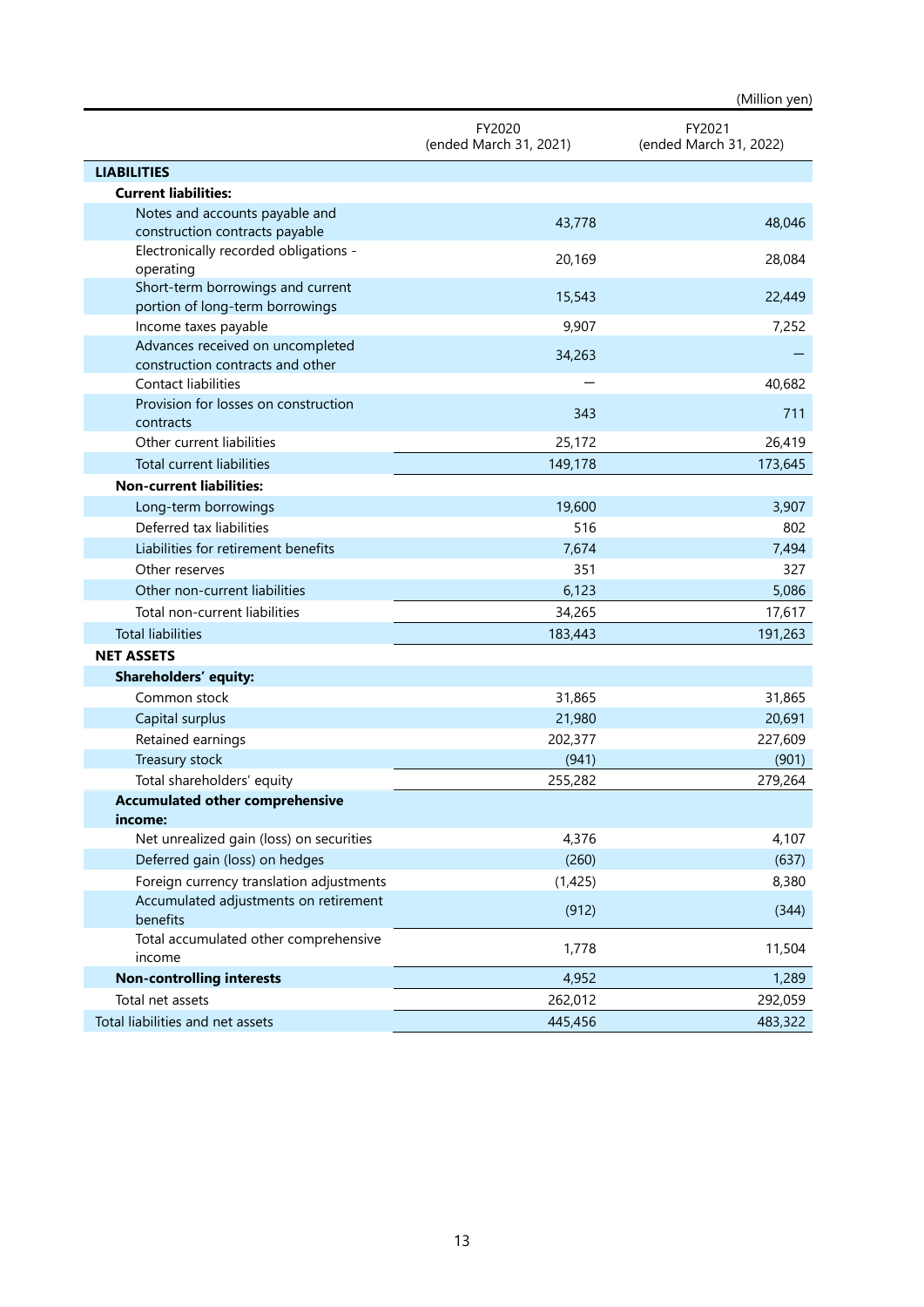|                                                      |                | (Million yen)                                                     |
|------------------------------------------------------|----------------|-------------------------------------------------------------------|
|                                                      | FY2020         | FY2021                                                            |
|                                                      |                | (April 1, 2020 - March 31, 2021) (April 1, 2021 - March 31, 2022) |
| <b>Net sales</b>                                     | 473,902        | 512,268                                                           |
| <b>Cost of sales</b>                                 | 385,744        | 417,968                                                           |
| Gross profit                                         | 88,157         | 94,299                                                            |
| Selling, general and administrative expenses:        |                |                                                                   |
| Selling expenses                                     | 16,185         | 15,162                                                            |
| General and administrative expenses                  | 27,405         | 28,883                                                            |
| Total selling, general and administrative            | 43,591         | 44,046                                                            |
| expenses                                             |                |                                                                   |
| Operating income                                     | 44,566         | 50,252                                                            |
| <b>Other income:</b>                                 |                |                                                                   |
| Interest income                                      | 347            | 346                                                               |
| Dividend income                                      | 415            | 384                                                               |
| Foreign exchange gains                               | 296            |                                                                   |
| Subsidy income                                       | 128            | 645                                                               |
| Land and house rental revenue                        | 218            | 227                                                               |
| Other                                                | 680            | 419                                                               |
| Total other income                                   | 2,086          | 2,023                                                             |
| <b>Other expenses:</b>                               |                |                                                                   |
| Interest expenses                                    | 644            | 352                                                               |
| Foreign exchange losses                              |                | 279                                                               |
| Tender offer related expenses                        |                | 275                                                               |
| Other                                                | 162            | 116                                                               |
| Total other expenses                                 | 806            | 1,022                                                             |
| Ordinary income                                      | 45,846         | 51,253                                                            |
| <b>Extraordinary income:</b>                         |                |                                                                   |
| Gain on sales of property, plant and                 | 14             | $\overline{7}$                                                    |
| equipment                                            |                |                                                                   |
| Gain on sales of investments in securities           | 920            | 234                                                               |
| Insurance claim income                               |                | 215                                                               |
| Other                                                |                | 24                                                                |
| Total extraordinary income                           | 935            | 481                                                               |
| <b>Extraordinary loss:</b>                           |                |                                                                   |
| Loss on sales of property, plant and                 | $\overline{3}$ | $\mathbf{0}$                                                      |
| equipment                                            |                |                                                                   |
| Loss on disposal of property, plant and<br>equipment | 235            | 300                                                               |
| Loss on valuation of shares in affiliates            | 1,027          |                                                                   |
| Settlement package                                   | 234            |                                                                   |
| Extra retirement payments                            |                | 278                                                               |
| Loss on liquidation of affiliates                    |                | 143                                                               |
| Other                                                | 170            | 33                                                                |
| Total extraordinary loss                             | 1,671          | 756                                                               |

# (2) Consolidated statements of income and comprehensive income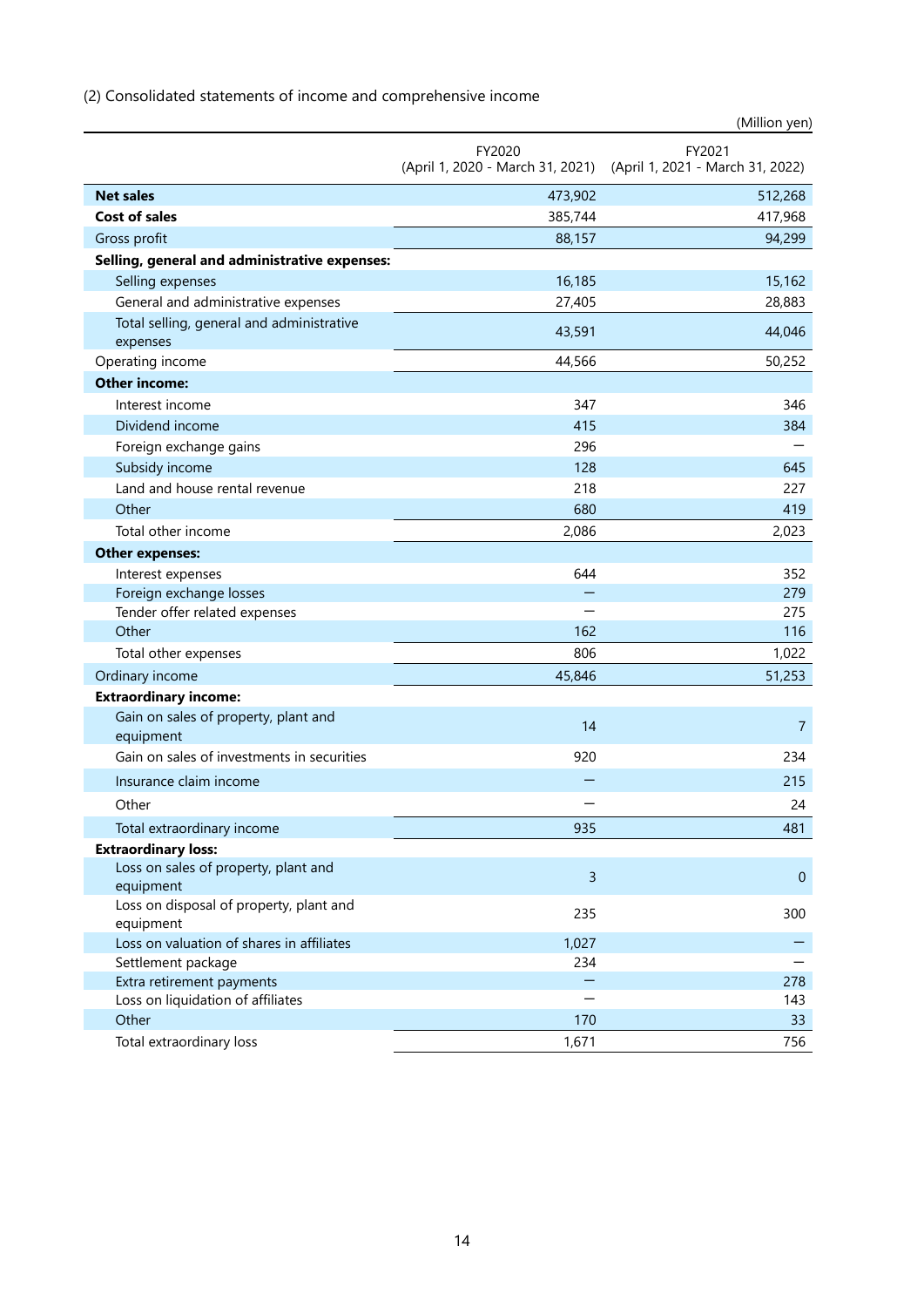(Million yen)

|                                                                                                      | FY2020                           | FY2021                           |
|------------------------------------------------------------------------------------------------------|----------------------------------|----------------------------------|
|                                                                                                      | (April 1, 2020 - March 31, 2021) | (April 1, 2021 - March 31, 2022) |
| Income before income taxes                                                                           | 45,109                           | 50,978                           |
| Income taxes - current                                                                               | 14,010                           | 14,032                           |
| Income taxes - deferred                                                                              | (1,683)                          | 501                              |
| <b>Total income taxes</b>                                                                            | 12,326                           | 14,534                           |
| Net income                                                                                           | 32,783                           | 36,444                           |
| Net income attributable to:                                                                          |                                  |                                  |
| Shareholders of the parent company                                                                   | 32,390                           | 35,877                           |
| Non-controlling interests                                                                            | 393                              | 566                              |
| Other comprehensive income                                                                           |                                  |                                  |
| Net unrealized gain (loss) on securities                                                             | 1,666                            | (267)                            |
| Deferred gain (loss) on hedges                                                                       | (171)                            | (375)                            |
| Foreign currency translation adjustments                                                             | (2,539)                          | 9,974                            |
| Retirement benefits reserves adjustments                                                             | 1,589                            | 553                              |
| Share of other comprehensive income (loss)<br>of affiliates accounted for using the equity<br>method | 16                               | 39                               |
| Total other comprehensive income (loss)                                                              | 562                              | 9,924                            |
| <b>Comprehensive income:</b>                                                                         | 33,345                           | 46,368                           |
| Comprehensive income (loss) attributable to:                                                         |                                  |                                  |
| Shareholders of the parent company                                                                   | 32,921                           | 45,604                           |
| Non-controlling interests                                                                            | 423                              | 764                              |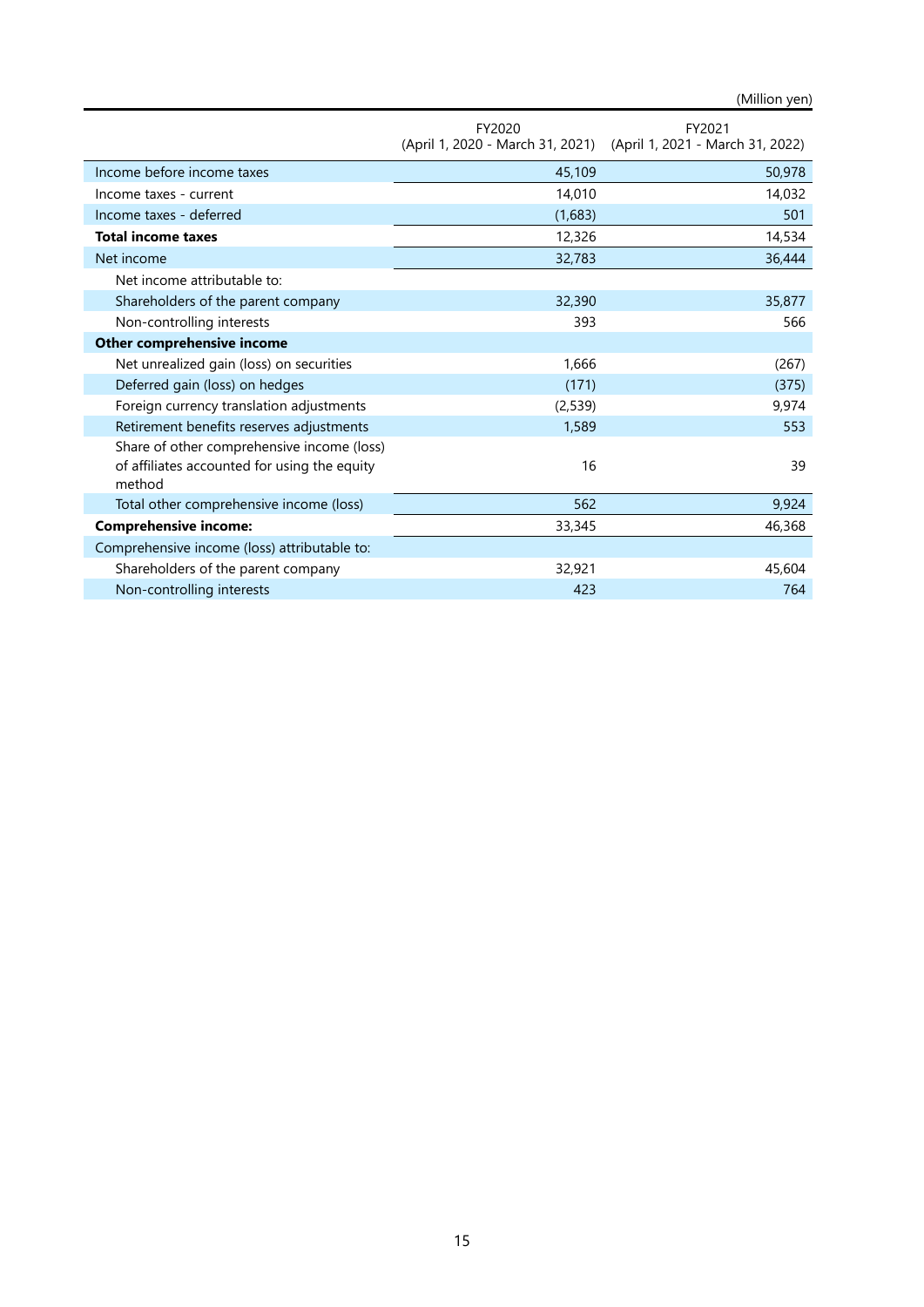# (3) Consolidated statements of changes in net assets FY2020 (April 1, 2020 - March 31, 2021)

|                                                                                                                   |              |                      |                   |                | (Million yen)                    |  |
|-------------------------------------------------------------------------------------------------------------------|--------------|----------------------|-------------------|----------------|----------------------------------|--|
|                                                                                                                   |              | Shareholders' equity |                   |                |                                  |  |
|                                                                                                                   | Common stock | Capital surplus      | Retained earnings | Treasury stock | Total<br>shareholders'<br>equity |  |
| Balance at the beginning<br>of the period                                                                         | 31,865       | 21,987               | 179,292           | (1,430)        | 231,714                          |  |
| Cumulative effects of<br>changes in accounting<br>policies                                                        |              |                      |                   |                |                                  |  |
| Restated balance                                                                                                  | 31,865       | 21,987               | 179,292           | (1,430)        | 231,714                          |  |
| Changes of items during the<br>period                                                                             |              |                      |                   |                |                                  |  |
| Cash dividends                                                                                                    |              |                      | (9, 459)          |                | (9, 459)                         |  |
| Net income attributable<br>to shareholders of the<br>parent company                                               |              |                      | 32,390            |                | 32,390                           |  |
| Purchase of treasury stock                                                                                        |              |                      |                   | (22)           | (22)                             |  |
| Disposal of treasury stock                                                                                        |              | $\mathbf 0$          |                   | 511            | 512                              |  |
| Change in scope of<br>consolidation                                                                               |              |                      | 155               |                | 155                              |  |
| Change in the parent's<br>ownership interest arising<br>from transactions with<br>non-controlling<br>shareholders |              | (7)                  |                   |                | (7)                              |  |
| Net changes of items<br>other than shareholders'<br>equity                                                        |              |                      |                   |                |                                  |  |
| Total changes of items<br>during the period                                                                       |              | (7)                  | 23,085            | 489            | 23,567                           |  |
| Balance at the end of the<br>period                                                                               | 31,865       | 21,980               | 202,377           | (941)          | 255,282                          |  |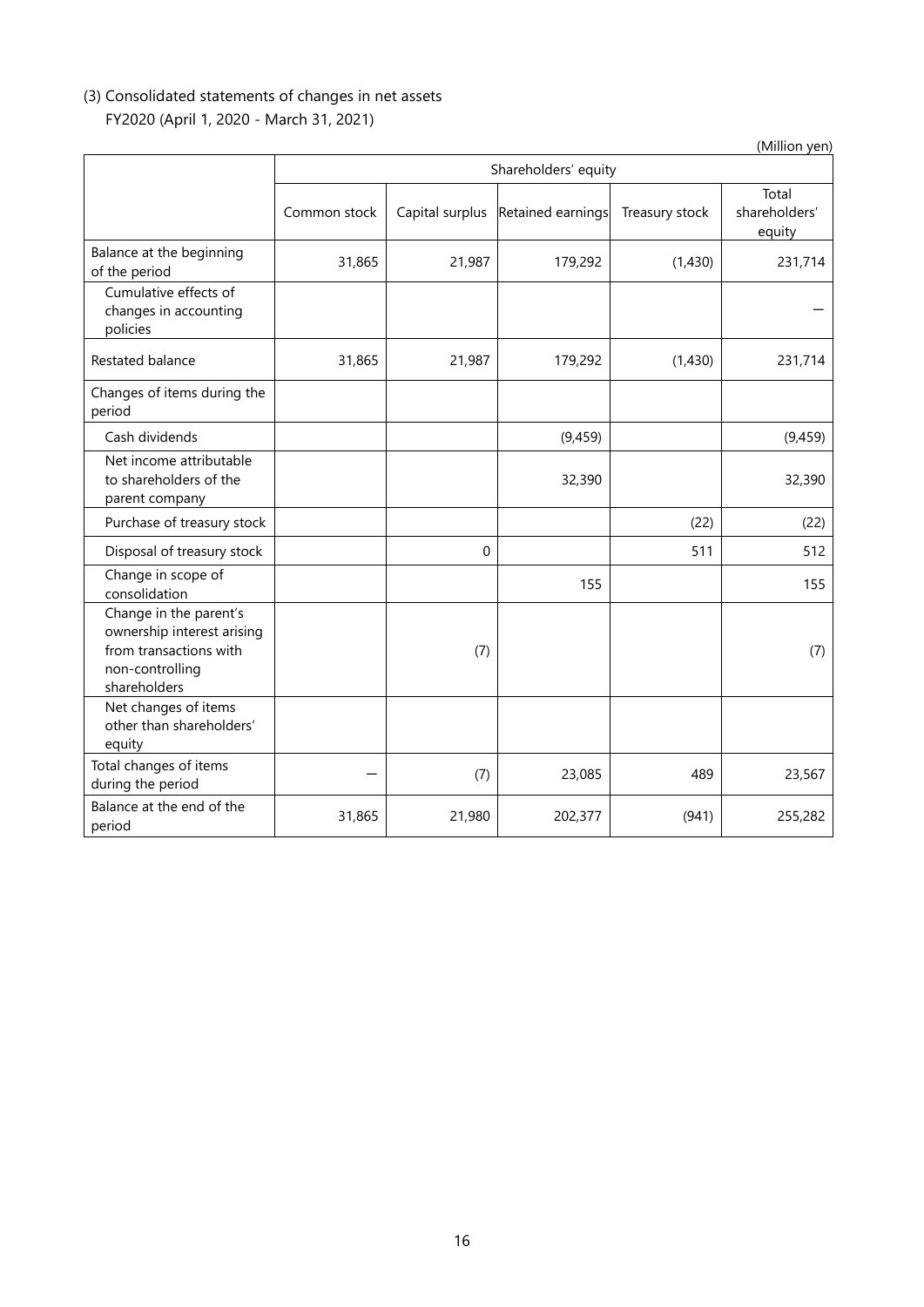|                                                                                                                   |                                                          |                                        |                                                   |                                             |                                                                          |                                  | (Million yen)       |
|-------------------------------------------------------------------------------------------------------------------|----------------------------------------------------------|----------------------------------------|---------------------------------------------------|---------------------------------------------|--------------------------------------------------------------------------|----------------------------------|---------------------|
|                                                                                                                   |                                                          | Accumulated other comprehensive income |                                                   |                                             |                                                                          |                                  |                     |
|                                                                                                                   | <b>Net</b><br>unrealized<br>gain (loss)<br>on securities | Deferred<br>gain (loss)<br>on hedges   | Foreign<br>currency<br>translation<br>adjustments | adjustments<br>on<br>retirement<br>benefits | Total<br>Accumulated accumulated<br>other<br>comprehensiv<br>e<br>income | Non-<br>controlling<br>interests | Total net<br>assets |
| Balance at the beginning<br>of the period                                                                         | 2,716                                                    | (89)                                   | 1,038                                             | (2, 419)                                    | 1,246                                                                    | 4,394                            | 237,356             |
| Cumulative effects of<br>changes in accounting<br>policies                                                        |                                                          |                                        |                                                   |                                             |                                                                          |                                  |                     |
| Restated balance                                                                                                  | 2,716                                                    | (89)                                   | 1,038                                             | (2, 419)                                    | 1,246                                                                    | 4,394                            | 237,356             |
| Changes of items during the<br>period                                                                             |                                                          |                                        |                                                   |                                             |                                                                          |                                  |                     |
| Cash dividends                                                                                                    |                                                          |                                        |                                                   |                                             |                                                                          |                                  | (9, 459)            |
| Net income attributable<br>to shareholders of the<br>parent company                                               |                                                          |                                        |                                                   |                                             |                                                                          |                                  | 32,390              |
| Purchase of treasury stock                                                                                        |                                                          |                                        |                                                   |                                             |                                                                          |                                  | (22)                |
| Disposal of treasury stock                                                                                        |                                                          |                                        |                                                   |                                             |                                                                          |                                  | 512                 |
| Change in scope of<br>consolidation                                                                               |                                                          |                                        |                                                   |                                             |                                                                          |                                  | 155                 |
| Change in the parent's<br>ownership interest arising<br>from transactions with<br>non-controlling<br>shareholders |                                                          |                                        |                                                   |                                             |                                                                          |                                  | (7)                 |
| Net changes of items<br>other than shareholders'<br>equity                                                        | 1,659                                                    | (171)                                  | (2,463)                                           | 1,507                                       | 531                                                                      | 557                              | 1,089               |
| Total changes of items<br>during the period                                                                       | 1,659                                                    | (171)                                  | (2, 463)                                          | 1,507                                       | 531                                                                      | 557                              | 24,656              |
| Balance at the end of the<br>period                                                                               | 4,376                                                    | (260)                                  | (1,425)                                           | (912)                                       | 1,778                                                                    | 4,952                            | 262,012             |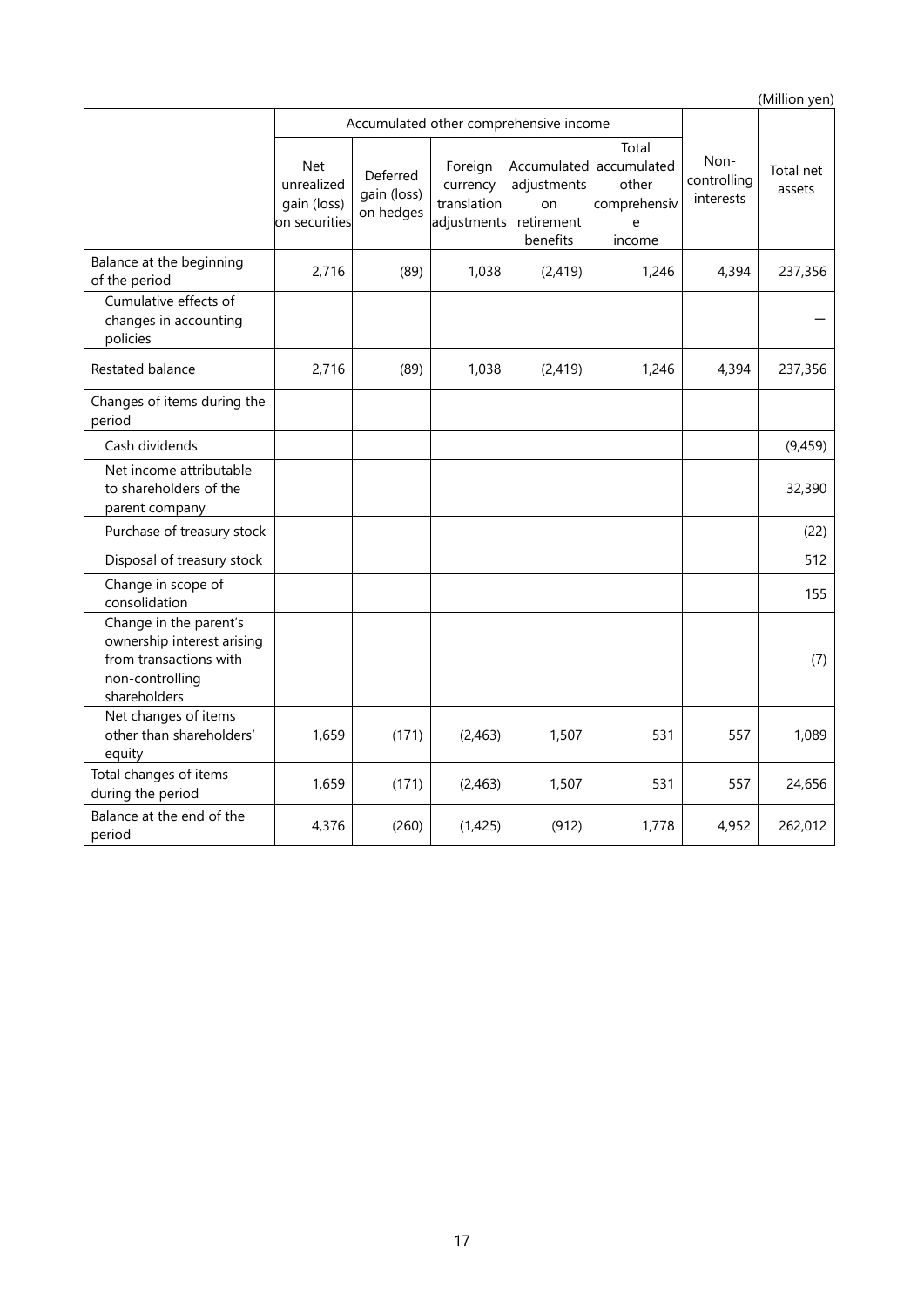# FY2021 (April 1, 2021 - March 31, 2022)

(Million yen)

|                                                                                                                   |              | Shareholders' equity |                   |                |                                  |  |
|-------------------------------------------------------------------------------------------------------------------|--------------|----------------------|-------------------|----------------|----------------------------------|--|
|                                                                                                                   | Common stock | Capital surplus      | Retained earnings | Treasury stock | Total<br>shareholders'<br>equity |  |
| Balance at the beginning<br>of the period                                                                         | 31,865       | 21,980               | 202,377           | (941)          | 255,282                          |  |
| Cumulative effects of<br>changes in accounting<br>policies                                                        |              |                      | (3)               |                | (3)                              |  |
| Restated balance                                                                                                  | 31,865       | 21,980               | 202,374           | (941)          | 255,278                          |  |
| Changes of items during the<br>period                                                                             |              |                      |                   |                |                                  |  |
| Cash dividends                                                                                                    |              |                      | (10, 720)         |                | (10, 720)                        |  |
| Net income attributable<br>to shareholders of the<br>parent company                                               |              |                      | 35,877            |                | 35,877                           |  |
| Purchase of treasury stock                                                                                        |              |                      |                   | (14)           | (14)                             |  |
| Disposal of treasury stock                                                                                        |              |                      |                   | 54             | 54                               |  |
| Change in scope of<br>consolidation                                                                               |              |                      | 77                |                | 77                               |  |
| Change in the parent's<br>ownership interest arising<br>from transactions with<br>non-controlling<br>shareholders |              | (1,288)              |                   |                | (1,288)                          |  |
| Net changes of items<br>other than shareholders'<br>equity                                                        |              |                      |                   |                |                                  |  |
| Total changes of items<br>during the period                                                                       |              | (1, 288)             | 25,235            | 39             | 23,985                           |  |
| Balance at the end of the<br>period                                                                               | 31,865       | 20,691               | 227,609           | (901)          | 279,264                          |  |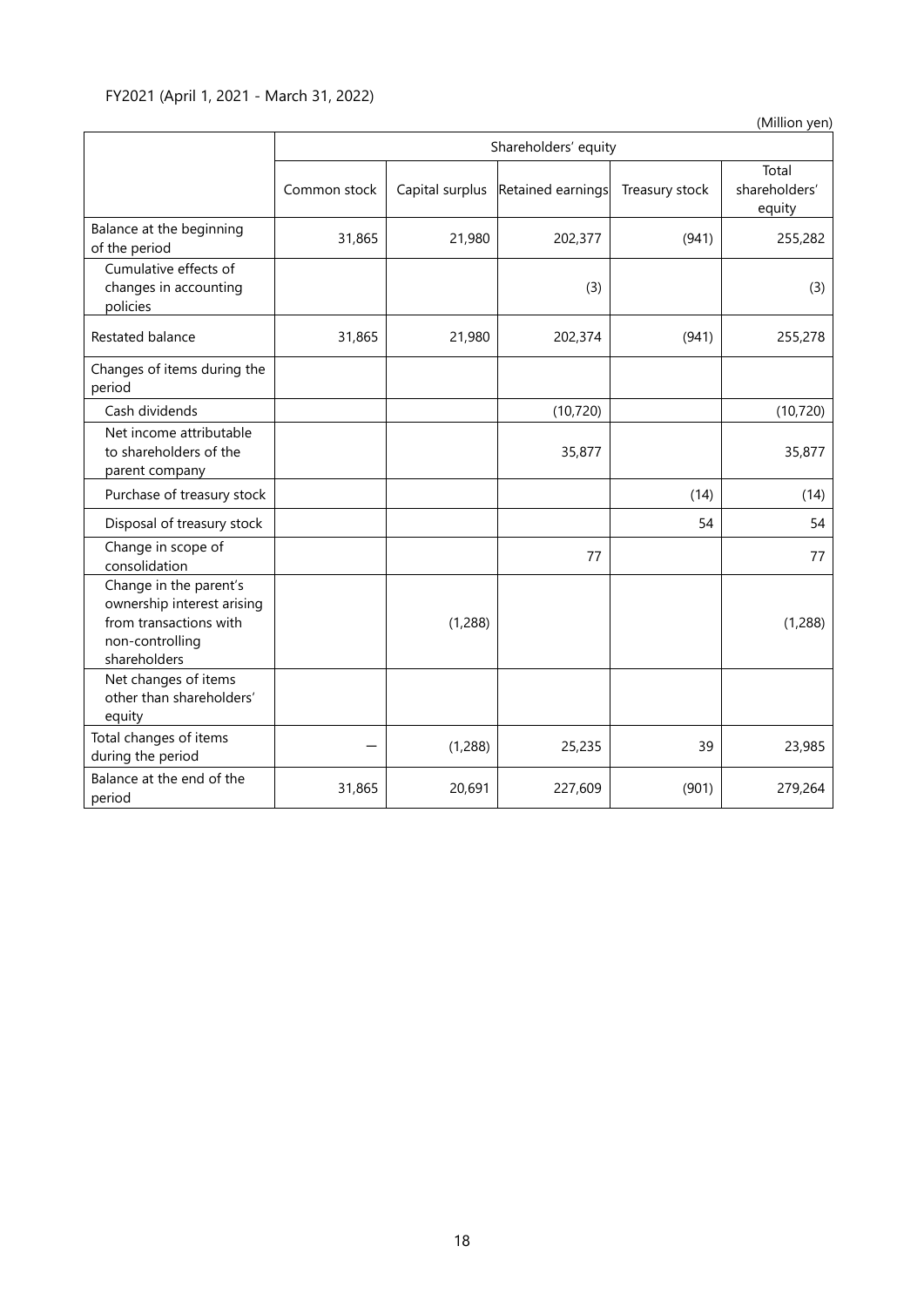(Million yen) Accumulated other comprehensive income Noncontrolling interests Total net assets Net unrealized gain (loss) on securities Deferred gain (loss) on hedges Foreign currency translation adjustments Accumulated adjustments on retirement benefits Total accumulated other comprehensive income Balance at the beginning of the period 4,376 (260) (1,425) (912) 1,778 4,952 262,012 Cumulative effects of changes in accounting policies (3) Restated balance **1** 4,376 (260) (1,425) (912) 1,778 4,952 262,009 Changes of items during the period Cash dividends (10,720) Net income attributable to shareholders of the parent company 35,877 Purchase of treasury stock and the control of the control of the control of the control of the control of the control of the control of the control of the control of the control of the control of the control of the control Disposal of treasury stock 54 Change in scope of change in scope of the consolidation that is a set of the consolidation of the consolidation of the consolidation  $\begin{bmatrix} 1 & 1 & 1 \end{bmatrix}$ Change in the parent's ownership interest arising from transactions with non-controlling shareholders (4,322) (5,611) Net changes of items other than shareholders' equity (269) (377) 9,805 567 9,726 660 10,386 Total changes of items during the period (269) (377) 9,805 567 9,726 (3,662) 30,050 Balance at the end of the period at the end of the  $4,107$  (637) 8,380 (344) 11,504 1,289 292,059 period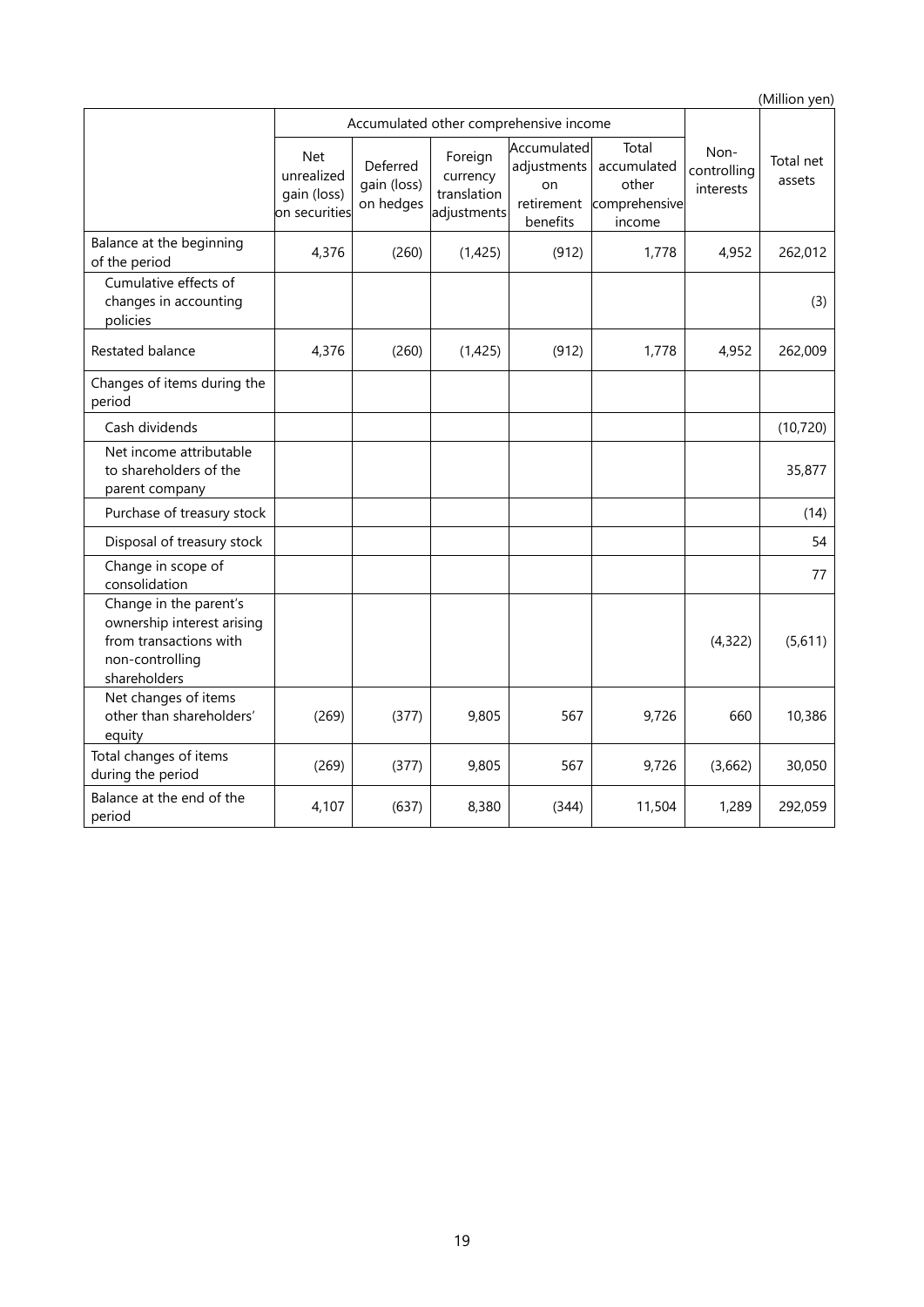# (4) Consolidated statements of cash flows

|                                                                                   |           | (Million yen)                                                               |
|-----------------------------------------------------------------------------------|-----------|-----------------------------------------------------------------------------|
|                                                                                   | FY2020    | FY2021<br>(April 1, 2020 - March 31, 2021) (April 1, 2021 - March 31, 2022) |
| <b>Cash flows from operating activities:</b>                                      |           |                                                                             |
| Income before income taxes and non-<br>controlling interests                      | 45,109    | 50,978                                                                      |
| Depreciation                                                                      | 6,401     | 7,326                                                                       |
| Amortization of goodwill                                                          | 695       | 639                                                                         |
| Interest and dividend income                                                      | (763)     | (731)                                                                       |
| Interest expenses                                                                 | 644       | 352                                                                         |
| Loss (gain) on sales of investments in<br>securities                              | (920)     | (234)                                                                       |
| Loss (gain) on disposal or sales of property,<br>plant and equipment              | 224       | 292                                                                         |
| Loss on valuation of shares in affiliates                                         | 1,027     |                                                                             |
| Decrease (increase) in notes and accounts<br>receivables                          | (10, 669) |                                                                             |
| Decrease (increase) in notes and accounts<br>receivables and contract assets      |           | 12,775                                                                      |
| Decrease (increase) in inventories                                                | (3,279)   | (3, 510)                                                                    |
| Increase (decrease) in notes and accounts<br>payable                              | (4,599)   | 7,464                                                                       |
| Increase (decrease) in advances received on<br>uncompleted construction contracts | 647       |                                                                             |
| Increase (decrease) in contract liabilities                                       |           | 3,796                                                                       |
| Other, net                                                                        | 7,259     | (6, 463)                                                                    |
| Subtotal                                                                          | 41,778    | 72,686                                                                      |
| Interest and dividend received                                                    | 763       | 729                                                                         |
| Interest paid                                                                     | (624)     | (404)                                                                       |
| Income taxes refund (paid)                                                        | (4, 173)  | (17, 146)                                                                   |
| Other, net                                                                        | 485       | 826                                                                         |
| Net cash provided by (used in) operating<br>activities                            | 38,229    | 56,691                                                                      |
| <b>Cash flows from investing activities:</b>                                      |           |                                                                             |
| Investments in time deposits                                                      | (62)      | (3)                                                                         |
| Proceeds from refund of time deposits                                             | 0         | $\mathbf{1}$                                                                |
| Payments for purchase of property, plant and<br>equipment                         | (7,481)   | (10, 461)                                                                   |
| Proceeds from sales of property, plant and<br>equipment                           | 23        | 53                                                                          |
| Payments for purchase of investments in<br>securities                             | (27)      | (29)                                                                        |
| Proceeds from sales of investments in<br>securities                               | 1,596     | 625                                                                         |
| Collection of loans receivable                                                    | 6         | 15                                                                          |
| Other, net                                                                        | (186)     | (29)                                                                        |
| Net cash provided by (used in) investing<br>activities                            | (6, 132)  | (9,828)                                                                     |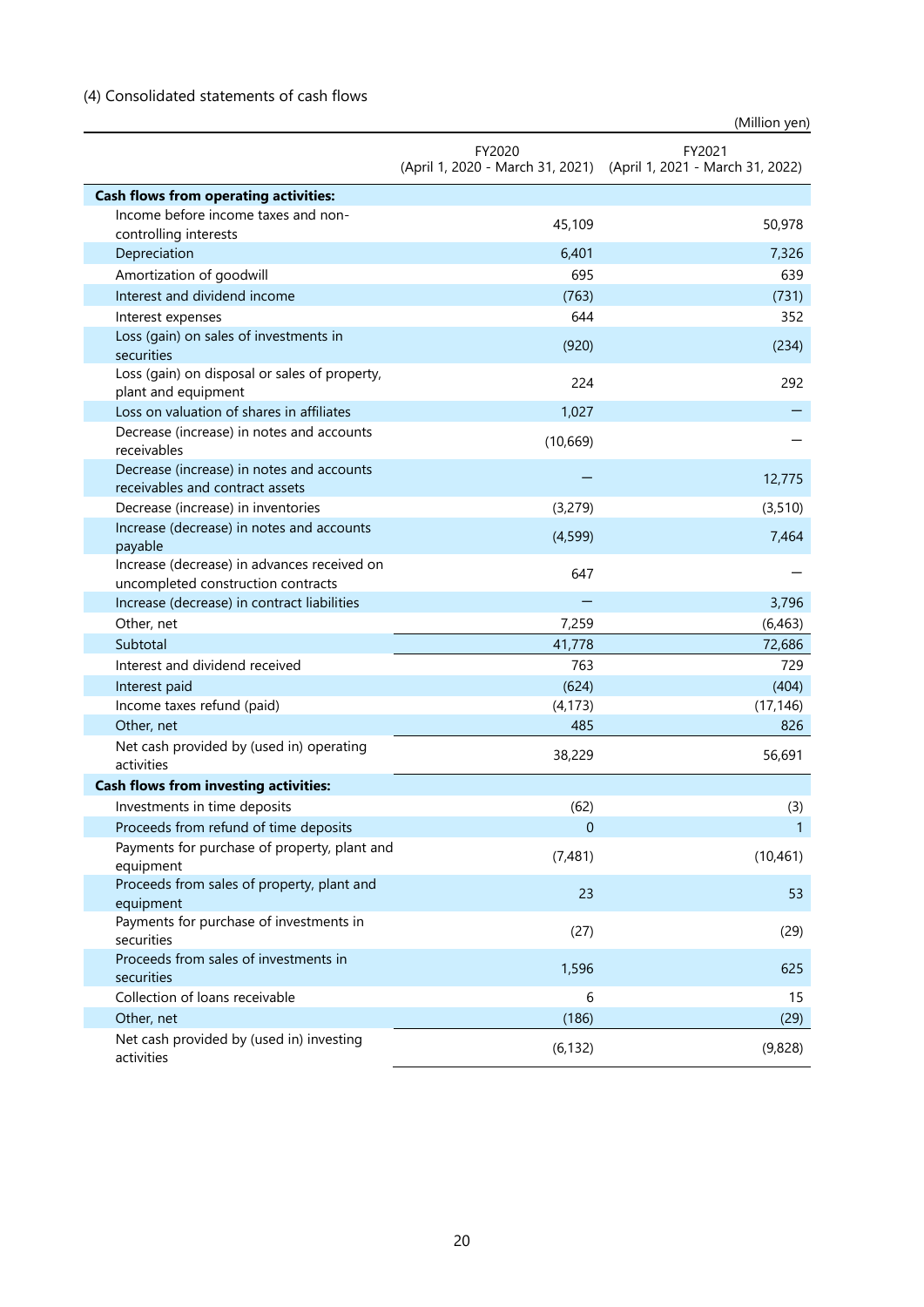|                                                                                                                           | FY2020   | FY2021                                                            |
|---------------------------------------------------------------------------------------------------------------------------|----------|-------------------------------------------------------------------|
|                                                                                                                           |          | (April 1, 2020 - March 31, 2021) (April 1, 2021 - March 31, 2022) |
| <b>Cash flows from financing activities:</b>                                                                              |          |                                                                   |
| Payments from changes in ownership<br>interests in subsidiaries that do not result in<br>change in scope of consolidation |          | (5,683)                                                           |
| Proceeds from changes in ownership<br>interests in subsidiaries that do not result in<br>change in scope of consolidation |          | 152                                                               |
| Increase (decrease) in short-term<br>borrowings, net                                                                      | 1,760    | (8,320)                                                           |
| Proceeds from long-term borrowings                                                                                        |          | 131                                                               |
| Repayment of long-term borrowings                                                                                         | (482)    | (1,647)                                                           |
| Proceeds from disposal of treasury stock                                                                                  | 662      | 38                                                                |
| Payments for purchase of treasury stock                                                                                   | (22)     | (14)                                                              |
| Payments of cash dividends                                                                                                | (9,462)  | (10, 720)                                                         |
| Other, net                                                                                                                | (1, 387) | (1,486)                                                           |
| Net cash provided by (used in) financing<br>activities                                                                    | (8,932)  | (27, 550)                                                         |
| Effect of exchange rate change on cash and<br>cash equivalents                                                            | (741)    | 4,868                                                             |
| Net increase (decrease) in cash and cash<br>equivalents                                                                   | 22,422   | 24,180                                                            |
| Cash and cash equivalents at beginning of<br>year                                                                         | 70,883   | 94,079                                                            |
| Increase (decrease) in cash and cash<br>equivalents resulting from changes in scope<br>of consolidation                   | 772      | 412                                                               |
| Cash and cash equivalents at end of year                                                                                  | 94,079   | 118,672                                                           |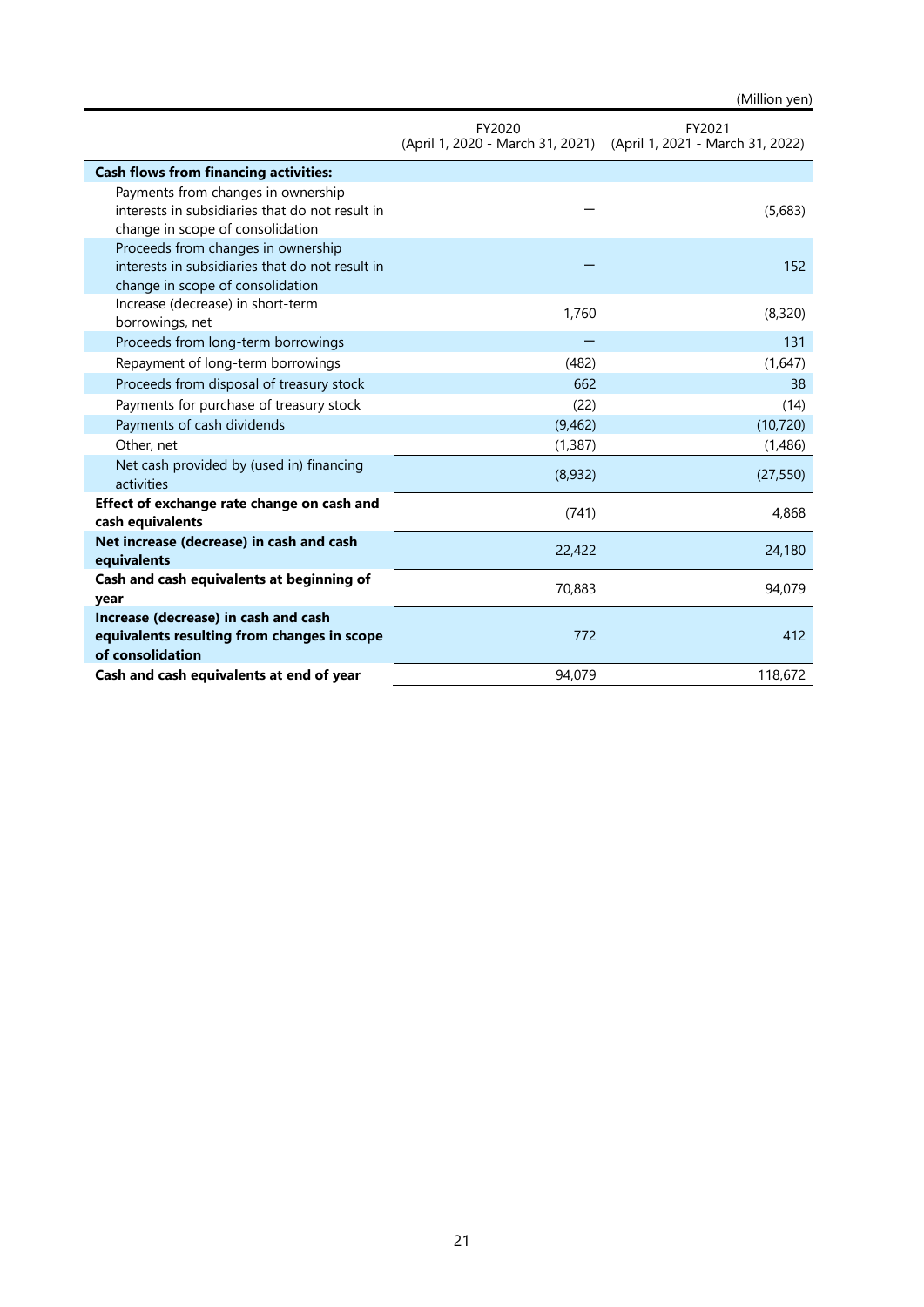## (5) Notes on consolidated financial statements

#### **Note on going concern assumption**

Not applicable

## **Additional information**

#### Board Benefit Trust (BBT)

The Company has introduced the BBT system for its directors and corporate officers (hereinafter "Directors, etc.").

This system was introduced to motivate Directors, etc. in contributing to the improvement of the Company's business performance and the enhancement of corporate value over the medium and long term by further clarifying the linkage between the remuneration of Directors, etc. and the Company's business performance and stock value, and having them share with the shareholders not only the benefits of a rise in the stock price but also the risks of a fall in the stock price.

## (1) Outline of the transaction

This system is a stock compensation plan linked directly to its business performance by acquiring the Company's stock through the trust using funds that the Company contributes (hereinafter referred to as "the Trust") and providing remuneration for directors, etc. through the Trust, in accordance with the stock compensation regulations for its officers. The remuneration is the Company's shares commensurate with points granted based on business performance and monies equivalent to the amount obtained by converting the Company's shares at a market price as of the retirement date. The Company's shares, etc. are provided to Directors, etc., in principle, upon retirement.

The Company applies the Practical Solution on Transactions of Delivering the Company's Own Stock to Employees, etc. through Trusts (ASBJ Practical Issues Task Force No. 30, March 26, 2015) in accounting for the trust agreement.

## (2) The Company's shares still held by the Trust

The Company records its shares remaining in the Trust as treasury stock in net assets at the book value (excluding incidental expenses) of the Trust.

Book value and number of shares of treasury stock 509 million yen and 119 thousand shares for the fiscal year ended March 31, 2021 455 million yen and 106 thousand shares for the fiscal year ended March 31, 2022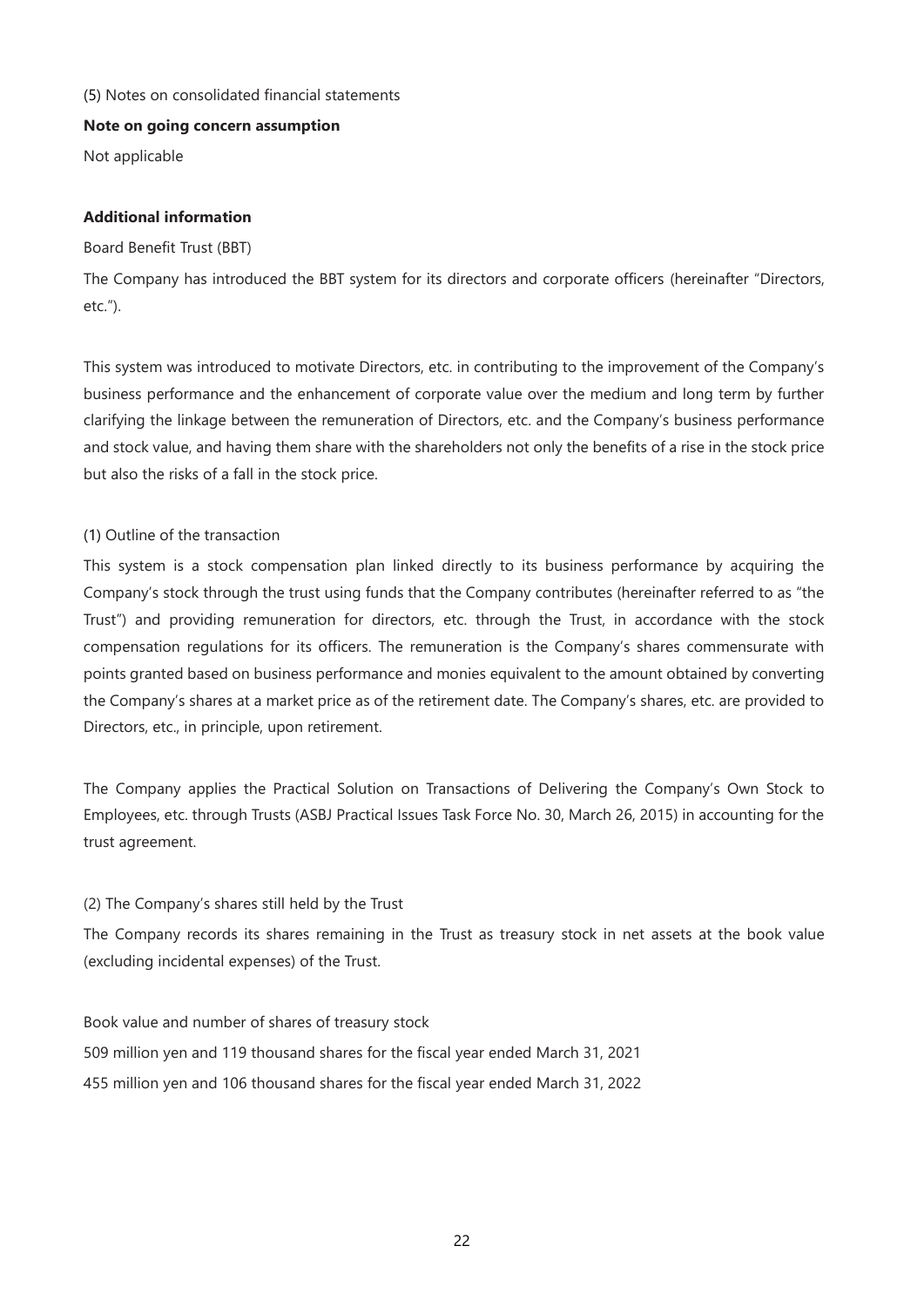#### **Changes in accounting policies**

Application of accounting standard for revenue recognition, etc.

The Company began to apply the Accounting Standard for Revenue Recognition (ASBJ Statement No. 29, March 31, 2020, hereinafter the "Revenue Recognition Accounting Standard") and the implementation guidance on the Revenue Recognition Accounting Standard from the beginning of the fiscal year under review.

Previously, construction contracts were measured using the percentage-of-completion method where the outcome of completion of construction activity by the end of the fiscal year could be estimated reliably. From the beginning of the fiscal year under review, for the performance obligations that are fulfilled over a certain period of time, the Company has changed its method to one that recognizes revenue over a certain period of time based on the percentage of completion of construction after a rational estimate of the progress in satisfying performance obligations. The method selected for measuring progress toward satisfaction of a performance obligation is input methods based on cost incurred. The Company uses the cost recovery method to recognize revenue from construction contracts that do not allow for a reasonable estimate of the progress toward satisfying performance obligations.

For the application of the Revenue Recognition Accounting Standard and the like, the Company complies with the transitional handling prescribed in the provision in Section 84 of the same Standard. However, the cumulative effect of applying the new accounting standard retroactively to the periods prior to the beginning of the fiscal year under review has been recognized as an adjustment of the opening balance of retained earnings as of the beginning of the first quarter under review, and the application of the new accounting policy started from the balance at the beginning of the year concerned. The Company applied the method specified in paragraph 86 of the Revenue Recognition Accounting Standard and has not applied the new accounting policy retroactively to such contracts, in which almost all revenue is recognized pursuant to the conventional treatment in the periods prior to the beginning of the fiscal year under review. The Company has additionally adopted the method specified in item (1) of the supplementary provisions of paragraph 86 of the Revenue Recognition Accounting Standard, treated changes in contracts made prior to the beginning of the fiscal year in accounting based on the contract conditions after applying all such changes, and recognized the cumulative effect of such changes as an adjustment of the opening balance of retained earnings at the beginning of the fiscal year.

As a result, the effect on income statement line items for the fiscal year under review and the effect on the balance of retained earnings at the beginning of the year under review are insignificant.

Due to the application of the Revenue Recognition Accounting Standard and other changes, "notes receivable, accounts receivable from completed construction contracts and other," which was an item under "current assets" in the consolidated balance sheet of the previous fiscal year, has been transferred to "notes receivable, accounts receivable from completed construction contracts and other, and contract assets" beginning in the fiscal year. "Advances received on uncompleted construction contracts and other," which was an item of "current liabilities," is presented as part of "contract liabilities" beginning in the fiscal year. "Decrease (increase) in notes and accounts receivable" presented as part of "cash flows from operating activities" in the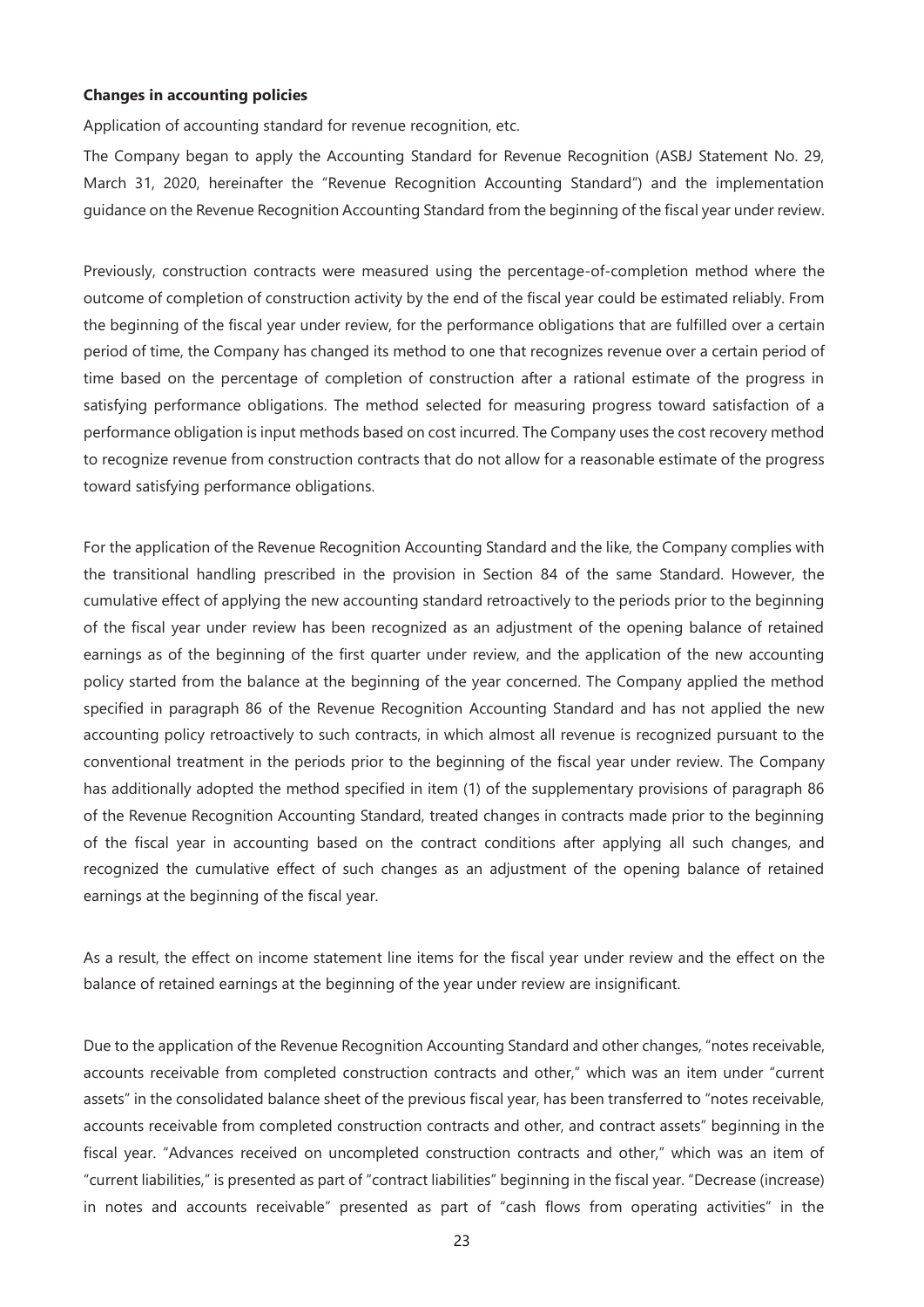consolidated statements of cash flows for the previous fiscal year is presented under "decrease (increase) in notes and accounts receivable and contract assets" beginning in the fiscal year under review. "Increase (decrease) in advances received on uncompleted construction contracts" is presented as an item of "increase (decrease) in contract liabilities" from the fiscal year under review. Pursuant to the transitional measures stipulated in paragraph 89-2 of the Revenue Recognition Accounting Standard, the reports for the previous fiscal year have not been reorganized using the new presentation method.

Further, pursuant to the transitional measures stipulated in paragraph 89-3 of the Revenue Recognition Accounting Standard, notes on "Revenue Recognition" for the previous fiscal year have not been provided.

Application of accounting standard for fair value measurement, etc.

The Company started applying the Accounting Standard for Fair Value Measurement (ASBJ Statement No. 30, July 4, 2019, hereinafter the "Fair Value Measurement Accounting Standard") and the implementation guidance on the Fair Value Measurement Accounting Standard from the fiscal year. Accordingly, the Company will apply new accounting policies prescribed in the Fair Value Measurement Accounting Standard and the like in the future in accordance with the transitional handling stipulated in Section 19 of the same Standard and Section 44-2 of the Accounting Standard for Financial Instruments (ASBJ Statement No. 10, July 4, 2019).

The change has no effect on consolidated financial statements.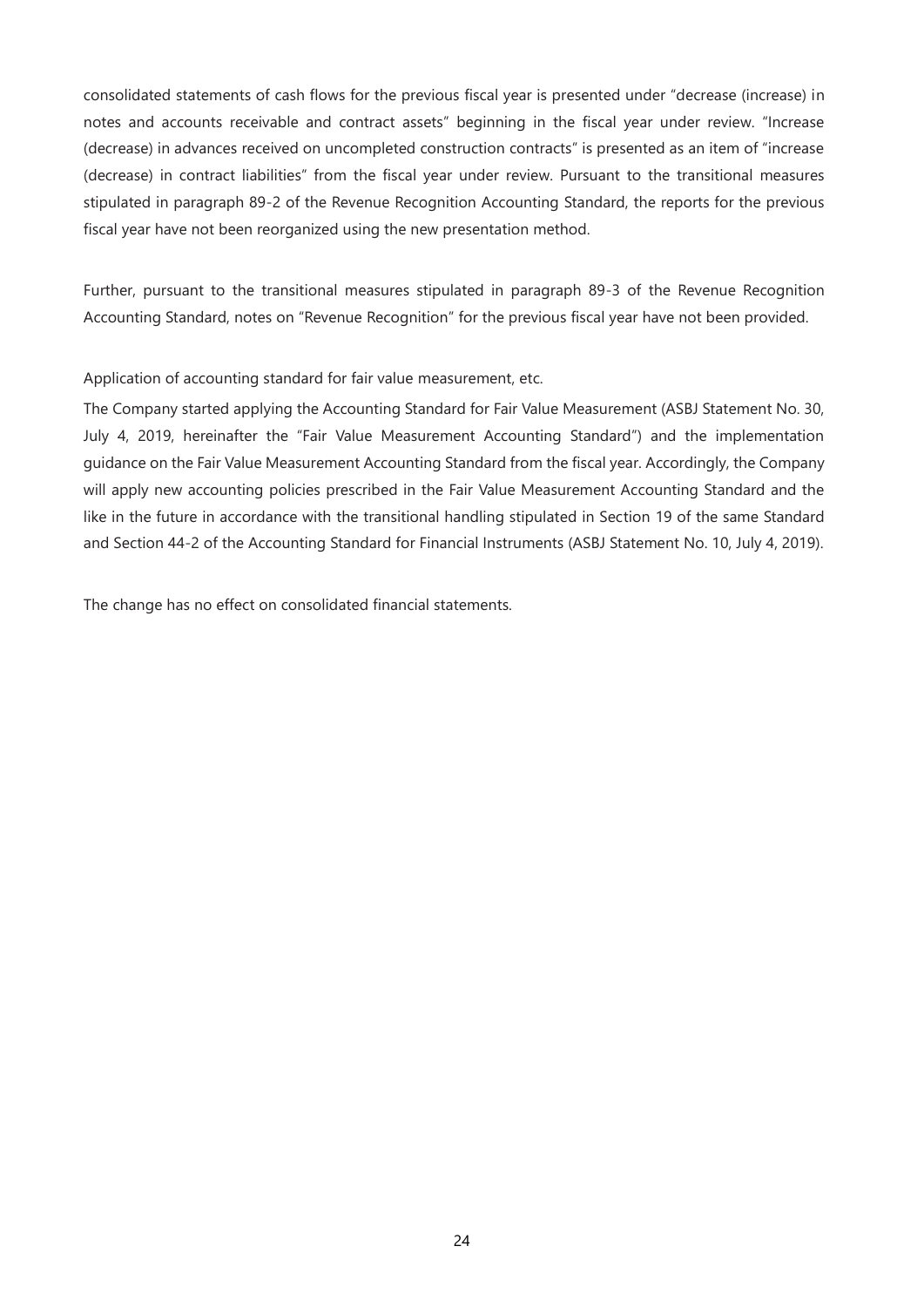## **Segment information, etc.**

#### **Segment information**

#### 1. Overview of reportable segments

Reportable segments comprise components for which discrete financial information is available, and which the Board of Directors reviews regularly to determine the allocation of management resources and assess operating results.

The Daifuku Group manufactures and sells material handling systems, car wash machines, industrial personal computers, interface boards, and other equipment in Japan and overseas. Each company within the Group conducts manufacturing and sales activities based on its roles as an independent management unit.

There are four reportable segments: Daifuku Co., Ltd., the core company dealing in material handling systems and equipment, and car wash machines; Contec Co., Ltd. and its subsidiaries, the core company group engaging in the manufacture and sale of industrial personal computers, interface boards, and other equipment in Japan and overseas; Daifuku North America Holding Company and its subsidiaries, the U.S. company group that is responsible for key business activities, primarily in North America, with a significant volume of sales; and Clean Factomation, Inc., the company providing semiconductor manufacturers with cleanroom transport systems mainly in South Korea.

2. Methods of calculating the amount of net sales, income or losses, assets, liabilities and other items by reportable segment

The method of accounting for the reported business segments is based on the principles and procedures of accounting policies adopted for preparing consolidated financial statements. Intersegment sales or transfers are determined based on the prevailing market price.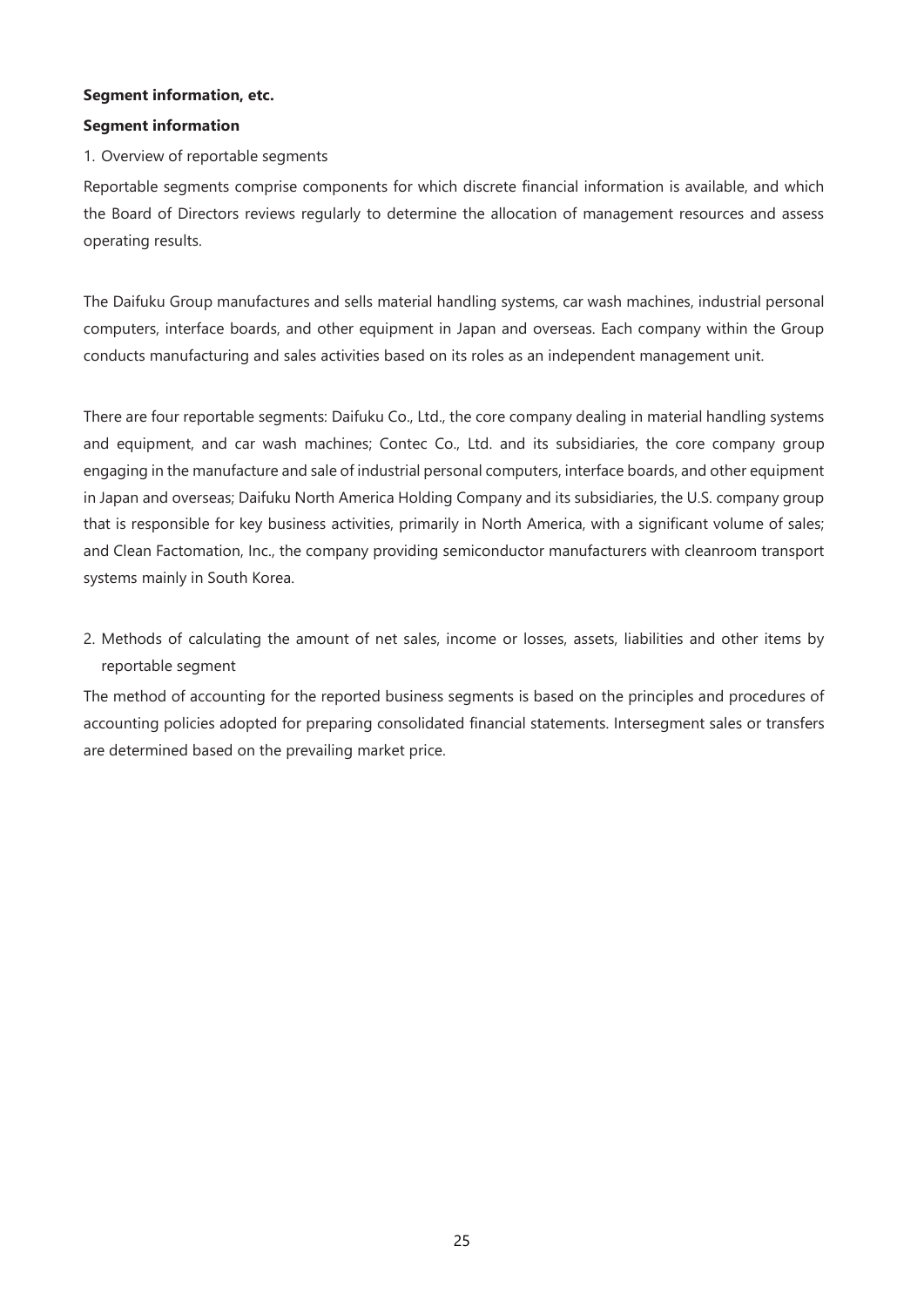3. Information on the amount of net sales, income or losses, assets, liabilities and other items by reportable segment

(Million yen)

FY2021 (April 1, 2021 - March 31, 2022)

|                                                                          | Reportable segments |        |                             |                      |                |                  |         |
|--------------------------------------------------------------------------|---------------------|--------|-----------------------------|----------------------|----------------|------------------|---------|
|                                                                          | Daifuku             | Contec | Daifuku<br>North<br>America | Clean<br>Factomation | Subtotal       | Other*           | Total   |
| Net sales                                                                |                     |        |                             |                      |                |                  |         |
| Sales to external<br>customers                                           | 225,057             | 15,798 | 140,473                     | 28,671               | 410,001        | 104,865          | 514,867 |
| Intersegment sales<br>or transfers                                       | 41,403              | 10,451 | 505                         | 2,005                | 54,366         | 8,809            | 63,176  |
| Total                                                                    | 266,460             | 26,249 | 140,979                     | 30,677               | 464,367        | 113,675          | 578,043 |
| Segment income                                                           | 28,652              | 1,229  | 7,505                       | 2,097                | 39,485         | 3,732            | 43,217  |
| Segment assets                                                           | 330,068             | 26,151 | 93,094                      | 22,587               | 471,901        | 112,323          | 584,225 |
| Segment liabilities                                                      | 108,148             | 12,247 | 34,422                      | 11,753               | 166,572        | 62,309           | 228,881 |
| Other                                                                    |                     |        |                             |                      |                |                  |         |
| Depreciation                                                             | 3,508               | 495    | 846                         | 351                  | 5,201          | 2,125            | 7,326   |
| Amortization of<br>goodwill                                              | 33                  | 133    | 589                         |                      | 756            | $\Omega$         | 756     |
| Interest income                                                          | 10                  | 1      | 31                          | 145                  | 188            | 209              | 397     |
| Interest expenses                                                        | 91                  | 19     | 5                           | 3                    | 120            | 280              | 401     |
| Extraordinary<br>income<br>Gain on sales of                              | 249                 | 8      | 217                         | $\Omega$             | 476            | 285              | 762     |
| property, plant<br>and equipment                                         | $\boldsymbol{0}$    |        | $\overline{c}$              | $\mathbf 0$          | $\overline{c}$ | 5                | 7       |
| Gain on sales of<br>shares of<br>investments in<br>securities            | 225                 | 8      |                             |                      | 234            |                  | 234     |
| Extraordinary loss                                                       | 927                 | 14     | 9                           | $\boldsymbol{0}$     | 951            | 514              | 1,466   |
| Loss on valuation<br>of shares in<br>affiliates                          | 699                 |        |                             |                      | 699            |                  | 699     |
| Loss on sales of<br>property, plant<br>and equipment<br>Loss on disposal |                     |        |                             |                      |                | $\boldsymbol{0}$ | 0       |
| of property, plant<br>and equipment                                      | 212                 | 14     | 3                           | $\boldsymbol{0}$     | 230            | 69               | 300     |
| Income tax expenses                                                      | 10,502              | 509    | 729                         | 623                  | 12,364         | 1,895            | 14,260  |
| Increase in property,<br>plant and<br>equipment and<br>intangible assets | 5,674               | 379    | 2,198                       | 413                  | 8,666          | 2,899            | 11,565  |

Note: "Other" represents an operating segment comprising subsidiaries that are not in reportable segments.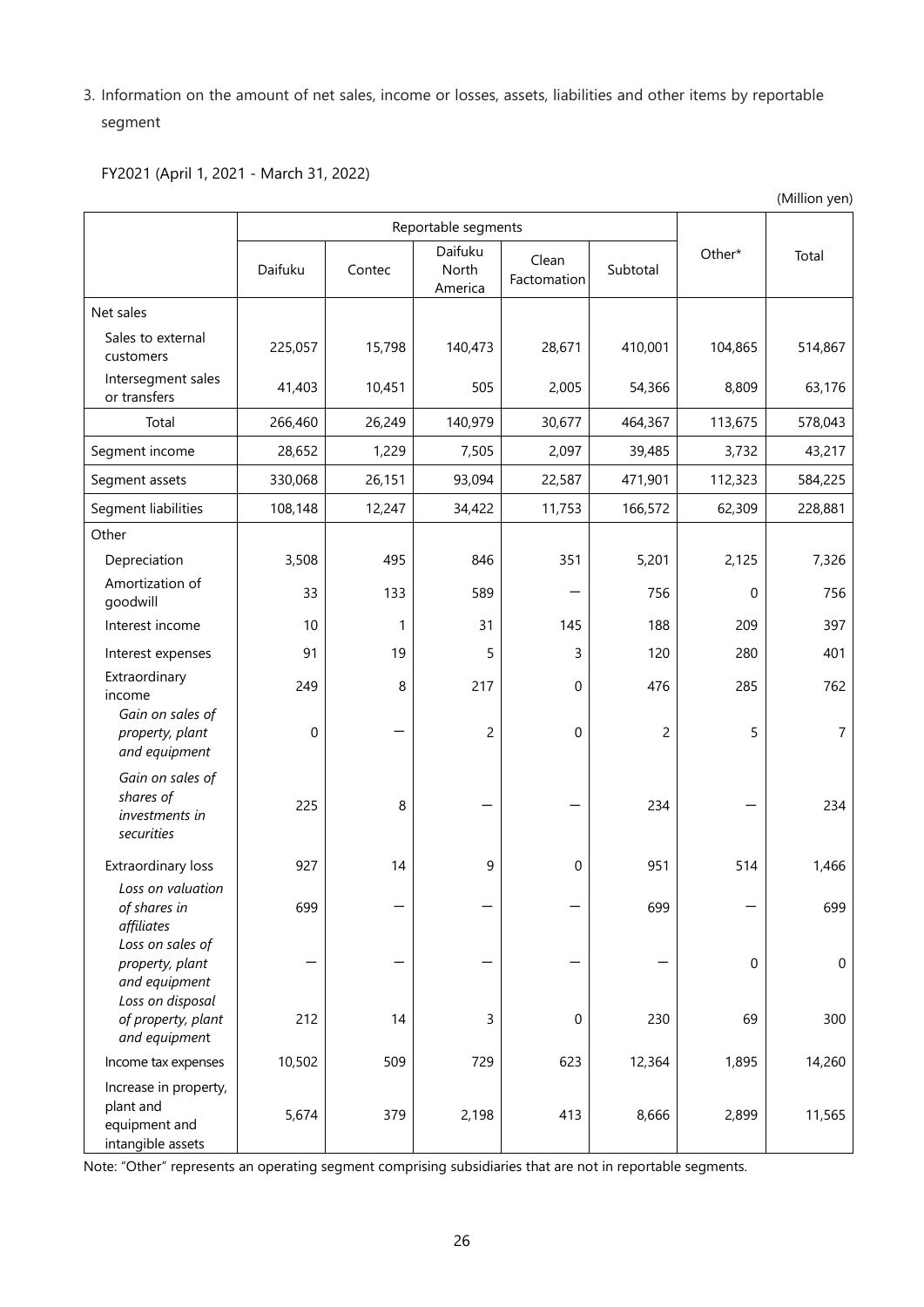4. Differences between total amounts for reportable segments and the reported amount in the consolidated financial statements and main details of the differences (matters relating to difference reconciliation)

|                                                | (Million yen)                       |
|------------------------------------------------|-------------------------------------|
| Net sales                                      | Fiscal year ended<br>March 31, 2022 |
| Reportable segments total                      | 464,367                             |
| Segment net sales classified in "Other"        | 113,675                             |
| Elimination of intersegment transactions       | (63, 176)                           |
| Other adjustment for consolidation             | (2,598)                             |
| Net sales in consolidated financial statements | 512,268                             |

|                                                 | (Million yen)                       |
|-------------------------------------------------|-------------------------------------|
| Income                                          | Fiscal year ended<br>March 31, 2022 |
| Reportable segments total                       | 39,485                              |
| Segment income classified in "Other"            | 3.732                               |
| Elimination of dividends from affiliates        | (6,492)                             |
| Other adjustment for consolidation              | (846)                               |
| Net income in consolidated financial statements | 35,877                              |

|                                                                                | (Million yen)                       |
|--------------------------------------------------------------------------------|-------------------------------------|
| Assets                                                                         | Fiscal year ended<br>March 31, 2022 |
| Reportable segments total                                                      | 471.901                             |
| Segment assets classified in "Other"                                           | 112,323                             |
| Elimination of investment securities in affiliates in<br>consolidation process | (58,031)                            |
| Elimination of intercompany receivables                                        | (38, 754)                           |
| Other adjustment for consolidation                                             | (4, 117)                            |
| Total assets in consolidated financial statements                              | 483,322                             |

|                                                        | (Million yen)                       |
|--------------------------------------------------------|-------------------------------------|
| Liabilities                                            | Fiscal year ended<br>March 31, 2022 |
| Reportable segments total                              | 166,572                             |
| Segment liabilities classified in "Other"              | 62,309                              |
| Elimination of intercompany payables                   | (38, 754)                           |
| Other adjustments for consolidation                    | 1,135                               |
| Total liabilities in consolidated financial statements | 191,263                             |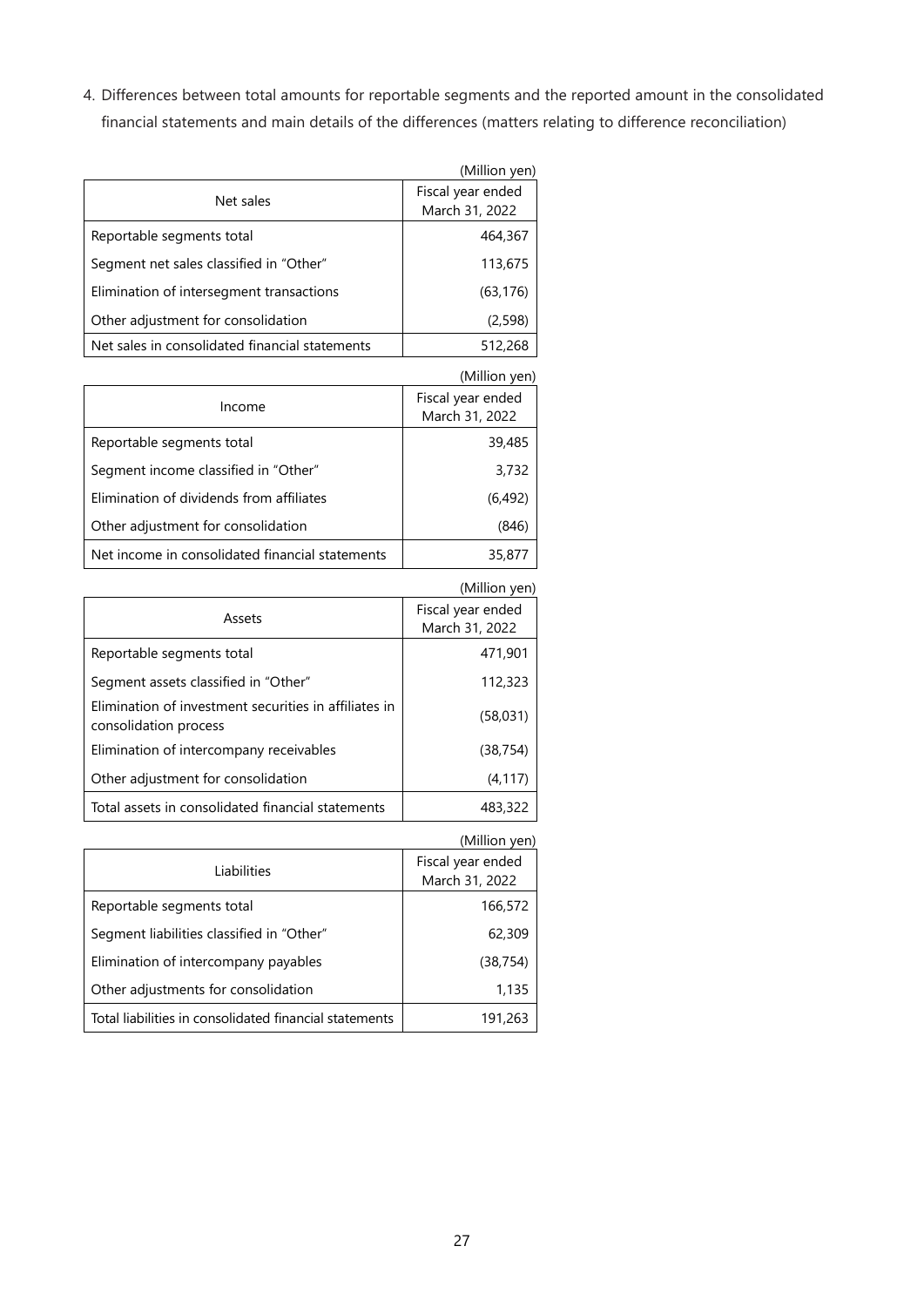(Million yen) Other items **Reportable segments** Other | Adjustment | Consolidated total Depreciation 5,201 | 2,125 | 0 | 7,326 Amortization of goodwill | 756 | 76 | 0 | 117 | 639 Interest income 188 209 (51) 346 Interest expenses 120 280 280 (49) 352 Extraordinary income (280) 285 (280) 481 *Gain on sales of property, plant and equipment* 2 | 5 | 0 | 7 *Gain on sales of investments in securities*  $\begin{vmatrix} 234 & 234 \end{vmatrix}$   $\begin{vmatrix} -1 & 234 \end{vmatrix}$   $\begin{vmatrix} -1 & 234 \end{vmatrix}$  234 Extraordinary loss 1.0 (756 million 1951 million 1951 million 1951 million 1956 million 1956 million 1956 million 1956 million 1956 million 1956 million 1956 million 1956 million 1956 million 1956 million 1957 million 1958 *Loss on valuation of shares in affiliates* **699** - (699) - (699) - (699) - (699) - (699) - (699) - (699) - (699) - (699) - (699) - (699) - (699) - (699) - (699) - (699) - (699) - (699) - (699) - (699) - (699) - (699) - (699) - (699) - (699) -*Loss on sales of property,*  plant and equipment and equipment and equipment and the contract of the contract of the contract of the contract o<br>  $p$  of the contract of the contract of the contract of the contract of the contract of the contract of the *Loss on disposal of property, plant and equipment*  $230$  69  $-$  300 Income tax expenses 12,364 1,895 274 14,534 Increase in property, plant and equipment and intangible assets  $8,666$  2,899 - 2,899 - 11,565

Note: Main items in the adjustment above are as follows:

Loss on valuation of shares in affiliates of minus 699 million yen is due to elimination of loss on valuation of shares in affiliates upon consolidation.

## 5. Changes to reportable segments

As noted the changes in accounting policies, the Company began to apply the Revenue Recognition Accounting Standard from the beginning of the first quarter and changed its accounting process for revenue recognition. As a result, the method of calculating income and loss in the operating segments has been changed in the same manner.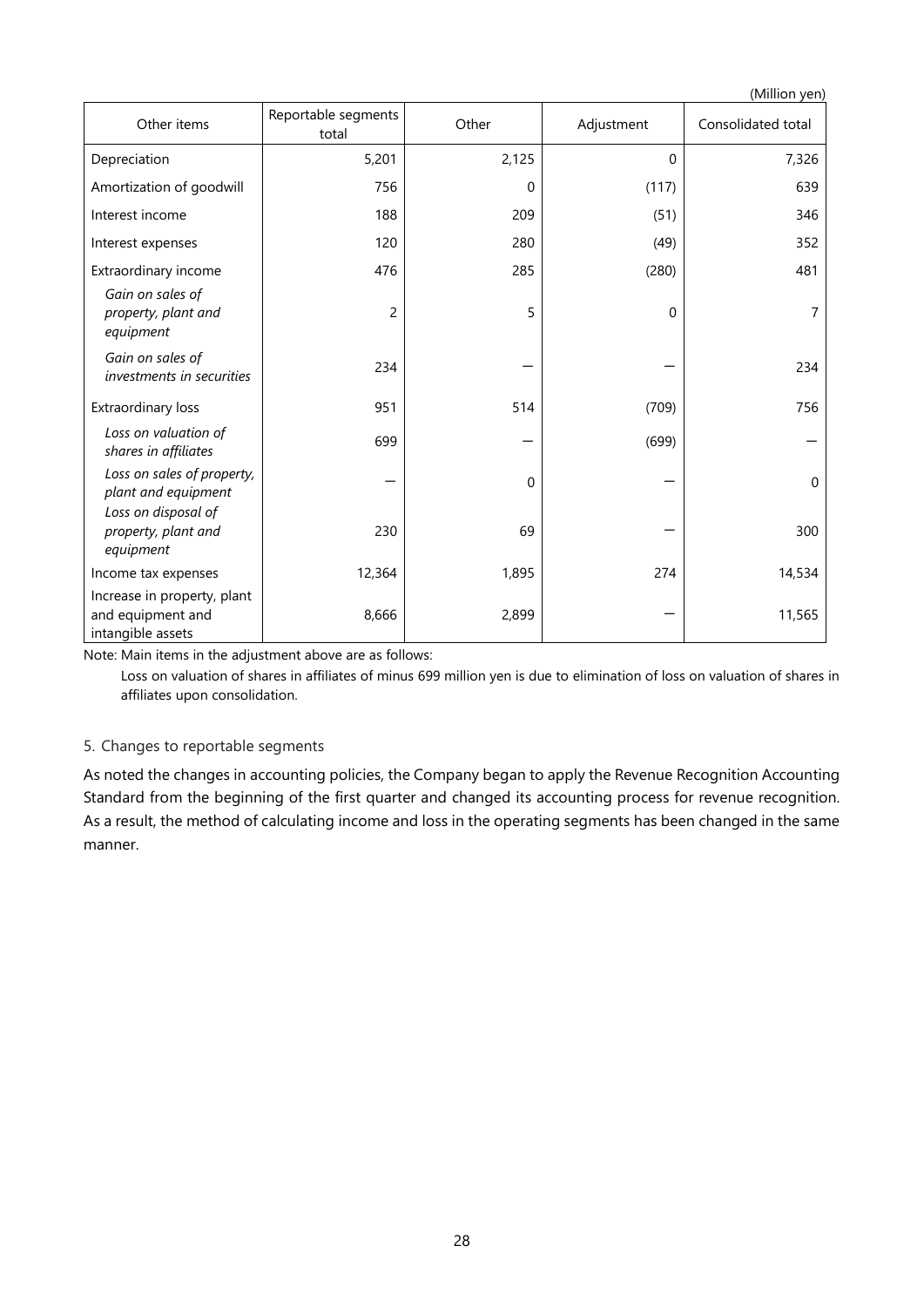# **Related information**

FY2021 (April 1, 2021 - March 31, 2022)

1. Information by product and service

(Million yen)

|                                    | Logistics systems | Electronics | Other  | Total   |
|------------------------------------|-------------------|-------------|--------|---------|
| Net sales to external<br>customers | 480,667           | 15,738      | 15,862 | 512,268 |

## 2. Information by geographic area

## Net sales

(Million yen)

| Japan   | U. J. M.               | China  | South Korea | Other  | Total   |
|---------|------------------------|--------|-------------|--------|---------|
| 182,721 | 722<br>וי הו<br>171175 | 57,310 | 46,264      | 94,248 | 512,268 |

Note: Sales are classified into countries or regions based on the location of customers.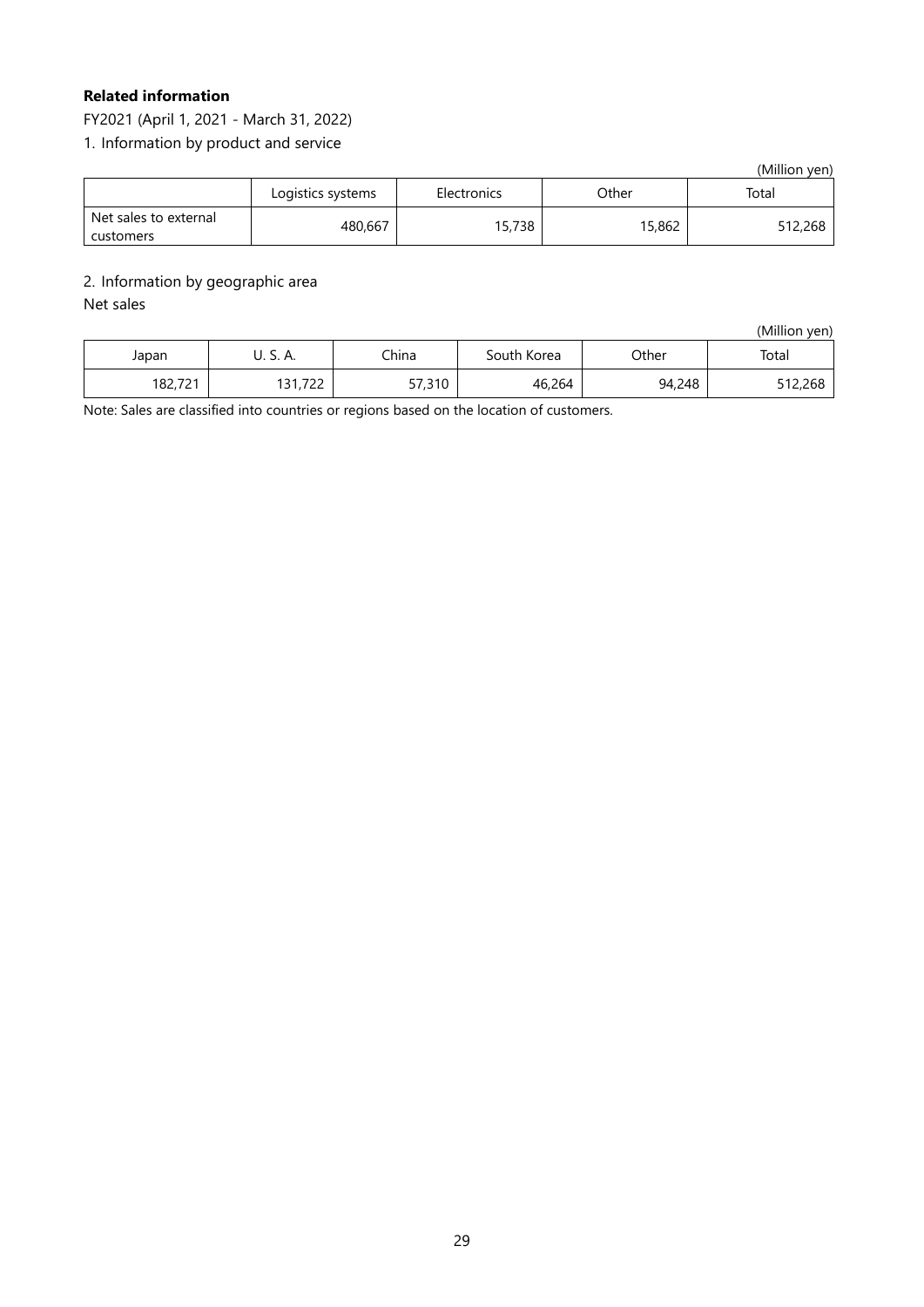# **Revenue recognition**

Information of disaggregated revenue from contracts with customers FY2021 (April 1, 2021 - March 31, 2022)

# 1. Disaggregation information by industry

| (Million yen)                                      |                          |                    |                             |                      |         |         |          |
|----------------------------------------------------|--------------------------|--------------------|-----------------------------|----------------------|---------|---------|----------|
|                                                    |                          | Reportable segment |                             |                      |         |         |          |
|                                                    | Daifuku                  | Contec             | Daifuku<br>North<br>America | Clean<br>Factomation | Total   | Other*  | Total    |
| Automobile, auto parts                             | 19,075                   | 165                | 17,447                      |                      | 36,687  | 22,351  | 59,039   |
| Electronics                                        | 67,935                   | 1,361              | 19,298                      | 28,671               | 117,267 | 34,112  | 151,379  |
| Commerce, retail                                   | 67,805                   | 7,662              | 57,052                      |                      | 132,519 | 22,612  | 155,132  |
| Transportation, warehousing                        | 21,356                   | 85                 | 7,872                       |                      | 29,314  | 3,552   | 32,867   |
| Machinery                                          | 9,111                    | 930                | 229                         | —                    | 10,270  | 1,307   | 11,578   |
| Chemicals, pharmaceuticals                         | 10,507                   | 4,193              | 32                          | —                    | 14,732  | 2,875   | 17,608   |
| Food                                               | 14,714                   | 0                  | 2,147                       |                      | 16,862  | 3,223   | 20,085   |
| Iron, steel, nonferrous metals                     | 3,395                    | 16                 | 12                          | —                    | 3,423   | 100     | 3,524    |
| Precision equipment,<br>printing, office equipment | 2,880                    | 1,041              | 5                           |                      | 3,927   | 2,351   | 6,279    |
| Airport                                            | 1,776                    | 131                | 30,740                      | —                    | 32,648  | 11,108  | 43,757   |
| Other                                              | 6,498                    | 209                | 5,637                       | —                    | 12,344  | 1,269   | 13,614   |
| Sales to external customers                        | 225,057                  | 15,798             | 140,473                     | 28,671               | 410,001 | 104,865 | 514,867  |
| Other adjustments for<br>consolidation             | $\overline{\phantom{0}}$ |                    |                             |                      |         |         | (2, 598) |
| Net sales in consolidated<br>financial statements  |                          |                    |                             |                      |         |         | 512,268  |

Note: "Other" represents an operating segment comprising subsidiaries that are not in reportable segments.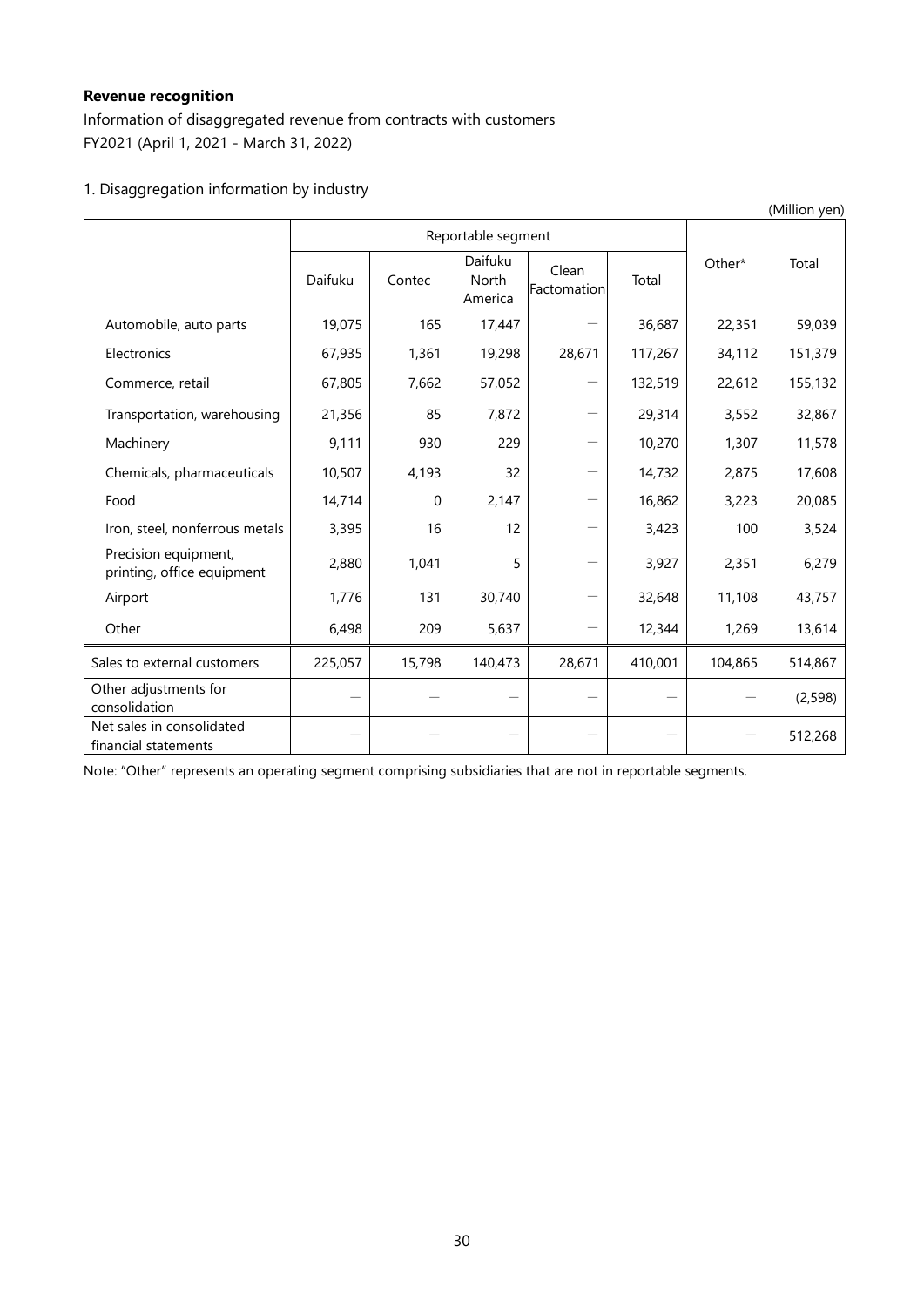## 2. Disaggregation information by destination

|                              |       |                                        |         |                |                                   |                      | (Million yen) |         |          |
|------------------------------|-------|----------------------------------------|---------|----------------|-----------------------------------|----------------------|---------------|---------|----------|
| Reportable segment           |       |                                        |         |                |                                   |                      |               |         |          |
|                              |       |                                        | Daifuku | Contec         | Daifuku<br>North<br>America       | Clean<br>Factomation | Total         | Other*  | Total    |
| Japan                        |       | 160,986                                | 9,646   | 30             |                                   | 170,663              | 12,118        | 182,781 |          |
| Non-Japan                    |       |                                        | 64,071  | 6,151          | 140,443                           | 28,671               | 239,337       | 92,747  | 332,085  |
|                              |       | North America                          | 999     | 4,793          | 127,452                           | 14                   | 133,260       | 3,502   | 136,762  |
|                              | Asia  |                                        | 60,577  | 1,117          | 699                               | 28,657               | 91,051        | 73,274  | 164,326  |
|                              |       | China                                  | 18,836  | 601            | 111                               | 1,362                | 20,911        | 36,365  | 57,276   |
|                              |       | South<br>Korea                         | 9,833   | 164            |                                   | 27,295               | 37,292        | 9,292   | 46,585   |
|                              |       | Taiwan                                 | 31,254  | 185            | $\overbrace{\phantom{123221111}}$ |                      | 31,440        | 17,617  | 49,057   |
|                              |       | Other                                  | 653     | 165            | 587                               |                      | 1,406         | 9,999   | 11,406   |
|                              |       | Europe                                 | 2,168   | 230            | 8,706                             |                      | 11,105        | 4,711   | 15,816   |
|                              |       | Latin America                          | 54      | $\overline{c}$ | 2,946                             |                      | 3,003         | 2,208   | 5,212    |
|                              | Other |                                        | 270     | 6              | 638                               | —                    | 916           | 9,051   | 9,967    |
| customers                    |       | Sales to external                      | 222,057 | 15,798         | 140,473                           | 28,671               | 410,001       | 104,865 | 514,867  |
|                              |       | Other adjustments<br>for consolidation |         |                |                                   |                      |               |         | (2, 598) |
| Net sales in<br>consolidated |       | financial statements                   |         |                |                                   |                      |               |         | 512,268  |

Note: "Other" represents an operating segment comprising subsidiaries that are not in reportable segments.

# 3. Disaggregation information by timing of revenue recognition

|                                                            |         |                    |                             |                      |         |         | (Million yen) |
|------------------------------------------------------------|---------|--------------------|-----------------------------|----------------------|---------|---------|---------------|
|                                                            |         | Reportable segment |                             |                      |         |         |               |
|                                                            | Daifuku | Contec             | Daifuku<br>North<br>America | Clean<br>Factomation | Total   | Other*  | Total         |
| Performance<br>obligations satisfied<br>at a point in time | 47,209  | 12,423             | 13,719                      | 793                  | 74,146  | 23,647  | 97,793        |
| Performance<br>obligations satisfied<br>over time          | 177,847 | 3,374              | 126,754                     | 27,878               | 335,854 | 81,218  | 417,073       |
| Sales to external<br>customers                             | 225,057 | 15,798             | 140,473                     | 28,671               | 410,001 | 104,865 | 514,867       |
| Other adjustments<br>for consolidation                     |         |                    |                             |                      |         |         | (2, 598)      |
| Net sales in<br>consolidated<br>financial<br>statements    |         |                    |                             |                      |         |         | 512,268       |

Note: "Other" represents an operating segment comprising subsidiaries that are not in reportable segments.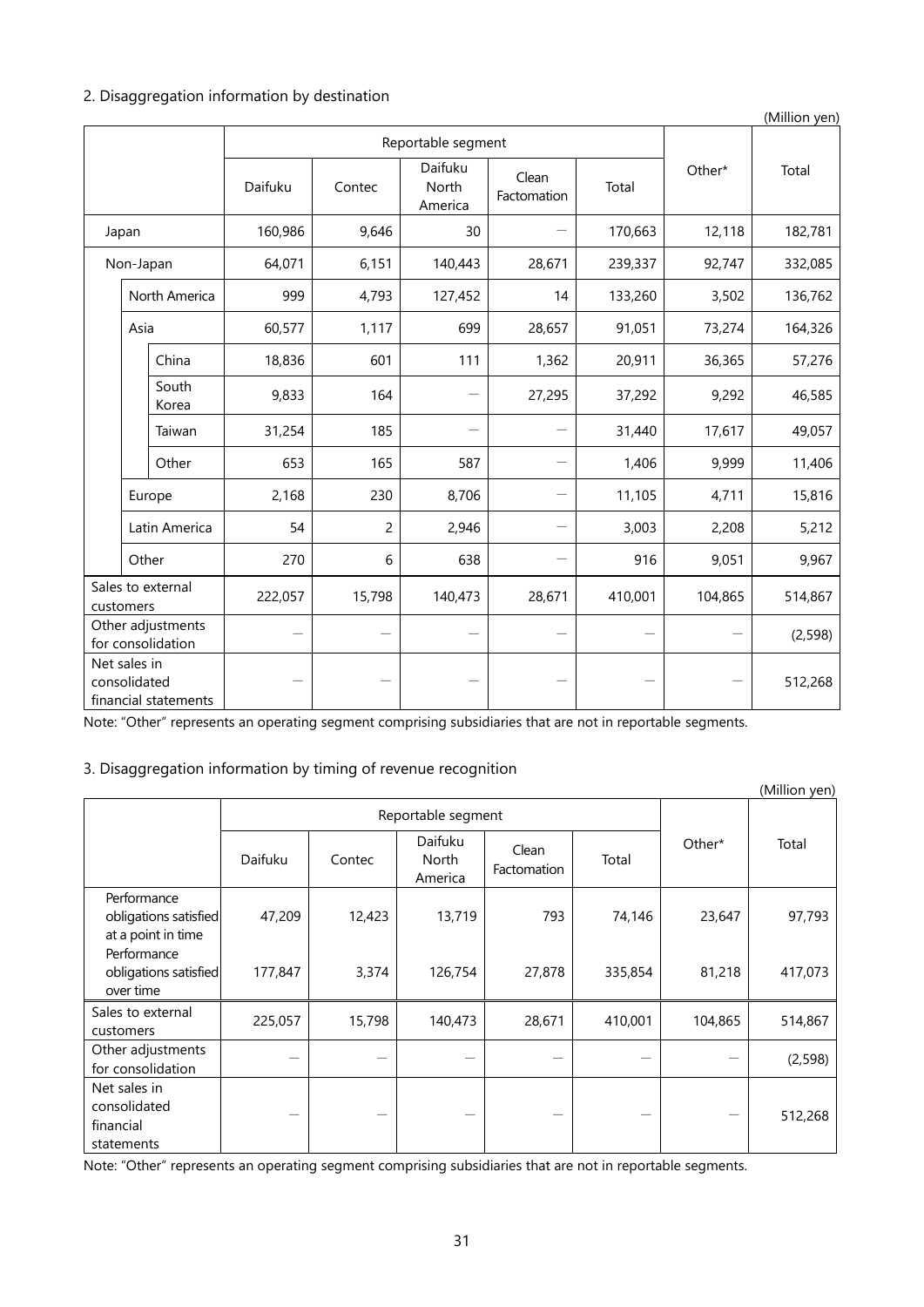## **Per share information**

|                      |                                     | (Yen)                               |
|----------------------|-------------------------------------|-------------------------------------|
|                      | Fiscal year ended<br>March 31, 2021 | Fiscal year ended<br>March 31, 2022 |
| Net assets per share | 2,040.07                            | 2,307.38                            |
| Net income per share | 257.13                              | 284.71                              |

Notes:

1. Diluted net income per share is not recorded, as dilutive shares do not exist.

- 2. The shares of the Company remaining in the BBT, which are recorded as treasury stock under equity capital, are included in the treasury stock to be deducted in the calculation of the average number of shares during the year for the purpose of calculation of net income per share, and are also included in the number of treasury stock to be deducted from the aggregate number of issued shares as of the end of the year for the purpose of calculation of net assets per share. The average number of shares of treasury stock deducted during the year for the purpose of calculation of net income per share is 107 thousand shares for the year ended March 31, 2022 and 129 thousand shares for the year ended March 31, 2021 for the BBT. The number of shares of treasury stock deducted at the end of the year for the purpose of calculating net assets per share is 106 thousand shares for the ended March 31, 2022 and 119 thousand shares for the year ended March 31, 2021 for the BBT.
- 3. The basis for the calculation of net income per share was as shown in the table below.

|                                                                                                        | Fiscal year ended<br>March 31, 2021 | Fiscal year ended<br>March 31, 2022 |
|--------------------------------------------------------------------------------------------------------|-------------------------------------|-------------------------------------|
| Net income per share                                                                                   |                                     |                                     |
| Net income attributable to shareholders of the parent<br>company (million yen)                         | 32,390                              | 35,877                              |
| Amount not attributable to shareholders of common<br>stock (million yen)                               |                                     |                                     |
| Net income attributable to shareholders of the parent<br>company related to common stock (million yen) | 32,390                              | 35,877                              |
| Weighted average number of common stock issued and<br>outstanding during the year (thousand shares)    | 125,966                             | 126,016                             |

4. The basis for the calculation of net assets per share is as shown in the table below.

|                                                                                                                                                 | Fiscal year ended<br>March 31, 2021 | Fiscal year ended<br>March 31, 2022 |
|-------------------------------------------------------------------------------------------------------------------------------------------------|-------------------------------------|-------------------------------------|
| Total net assets (million yen)                                                                                                                  | 262,012                             | 292,059                             |
| Amount deducted from total net assets (million yen)                                                                                             | 4,952                               | 1,289                               |
| Of which, non-controlling interests (million yen)                                                                                               | 4,952                               | 1,289                               |
| Total net assets attributable to common stock at fiscal<br>year-end (million yen)                                                               | 257,060                             | 290,769                             |
| Number of common stock issued and outstanding at fiscal<br>year-end for the purpose of calculation of net assets per<br>share (thousand shares) | 126,006                             | 126,017                             |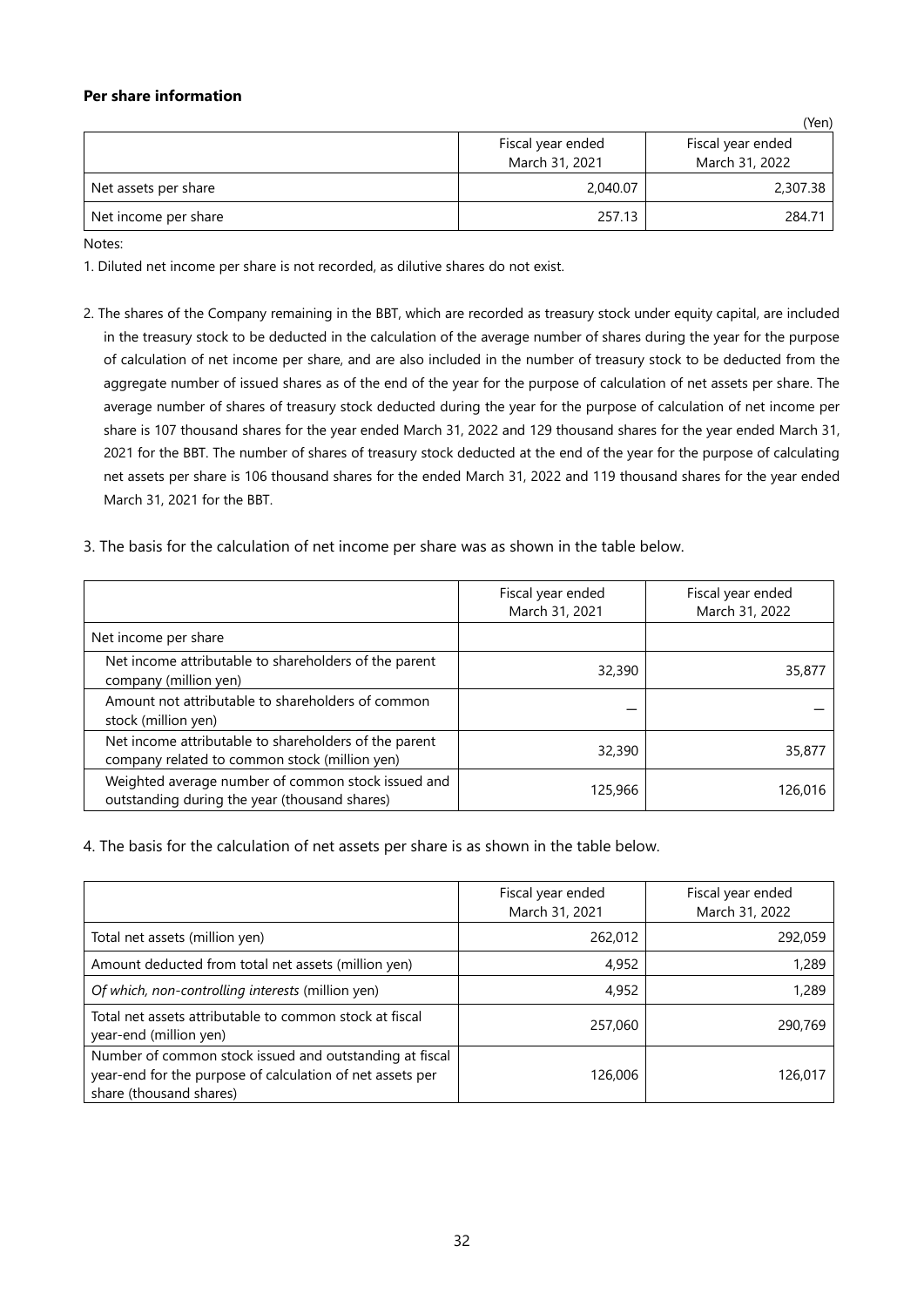#### **Business combinations, etc.**

1. Outline of the accounting treatment (1) Names of the acquired companies and their businesses Acquired company name: Contec Co., Ltd. Business: Electronics

(2) Date of business combination Acquisition by tender offer: March 23, 2022 (Deemed acquisition date: March 31, 2022)

(3) Percentage of voting rights the Company has acquired Percentage of voting rights owned before the acquisition date: 60.7% Percentage of voting rights acquired additionally on the acquisition date: 31.9% Percentage of voting rights on the acquisition date: 92.6%

(4) Legal form of the business combination Cash paid in exchange for acquisition of shares from non-controlling interests

## (5) Matters concerning outline of the transaction

Daifuku is working to review the best business operation system in consideration of the specific goals set forth in the three-year business plan announced on February 5, 2021, Value Transformation 2023, which consists of three concepts: (i) Transformation of the value provided through  $DX^2$ , (ii) Creation of new value in the new normal, and (iii) Towards realizing a sustainable society.

At the same time, with the growing focus on structural conflict-of-interest risks between a listed parent and its subsidiaries and to strengthen countermeasures against them, the Company has been examining the optimal capital and alliance relationships with the target company from the perspective of its business portfolio management and corporate governance.

As a result, the Company have come to realize that it is essential to better facilitate mutual utilization of the target company and the Company's management resources, etc. and to promptly make decisions as a united Group. Accordingly, the Company has decided to acquire all of the target company's shares (excluding the target company's shares owned by the Company and the treasury stock owned by the target company) and make the target company a wholly owned subsidiary of the Company.

## 2. Outline of the accounting treatment

Based on the Accounting Standard for Business Combinations (ASBJ Statement No. 21, January 16, 2019) and the Guidance on Accounting Standard for Business Combinations and Accounting Standard for Business Divestitures (ASBJ Guidance No. 10, January 16, 2019), it is treated as a transaction with a non-controlling shareholder among transactions under common control.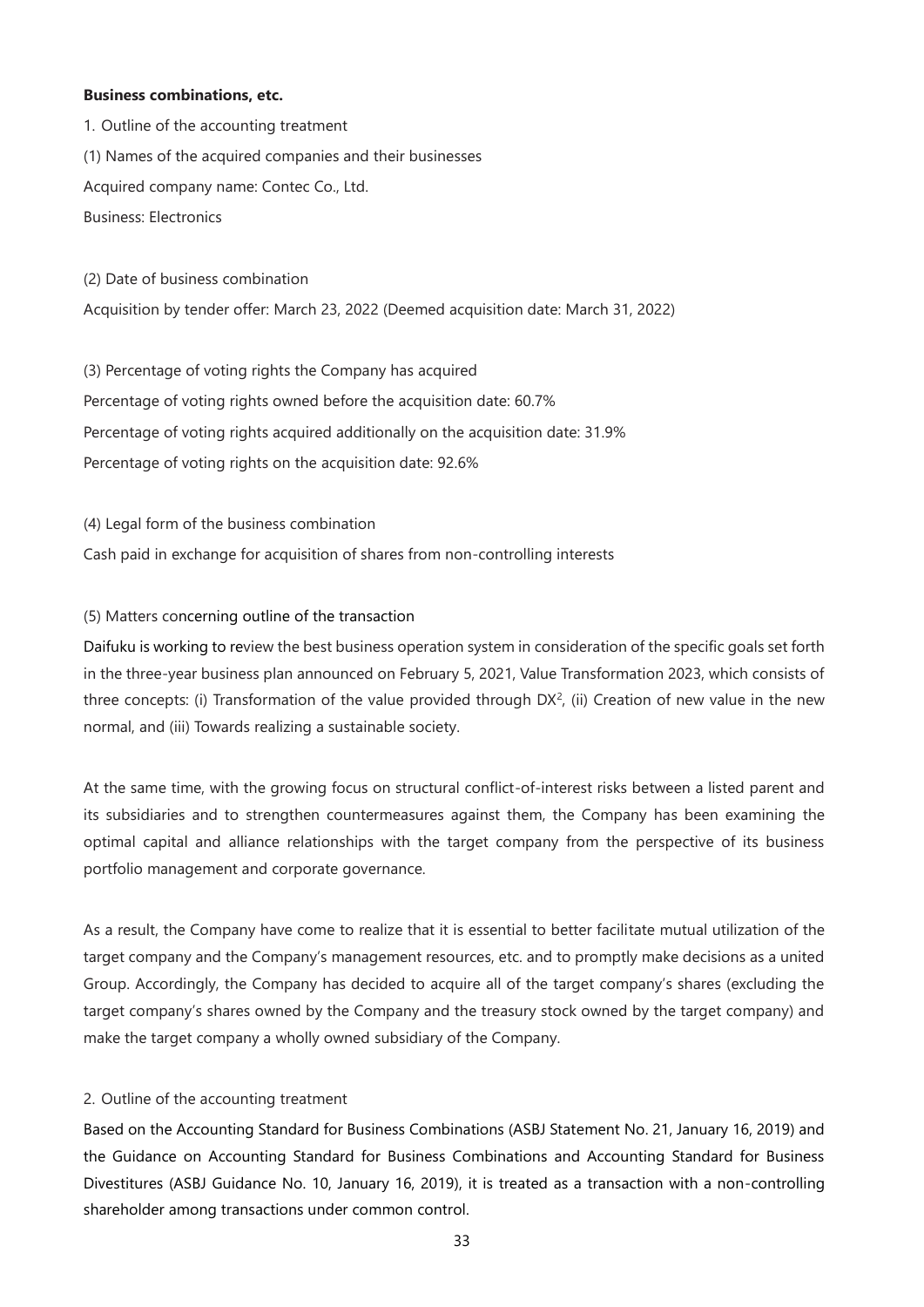3. Matters to be listed when shares of a subsidiary are acquired additionally Cash and cash equivalents spent on the acquisition: 5,683 million yen

- 4. Matters concerning change in the parent's ownership interest arising from transactions with noncontrolling shareholders
- (1) Major variables of capital surplus

Additional acquisition of subsidiary shares

(2) Amount of capital surplus reduced due to transactions with non-controlling interests 1,282 million yen

# **Major subsequent events**

Not applicable